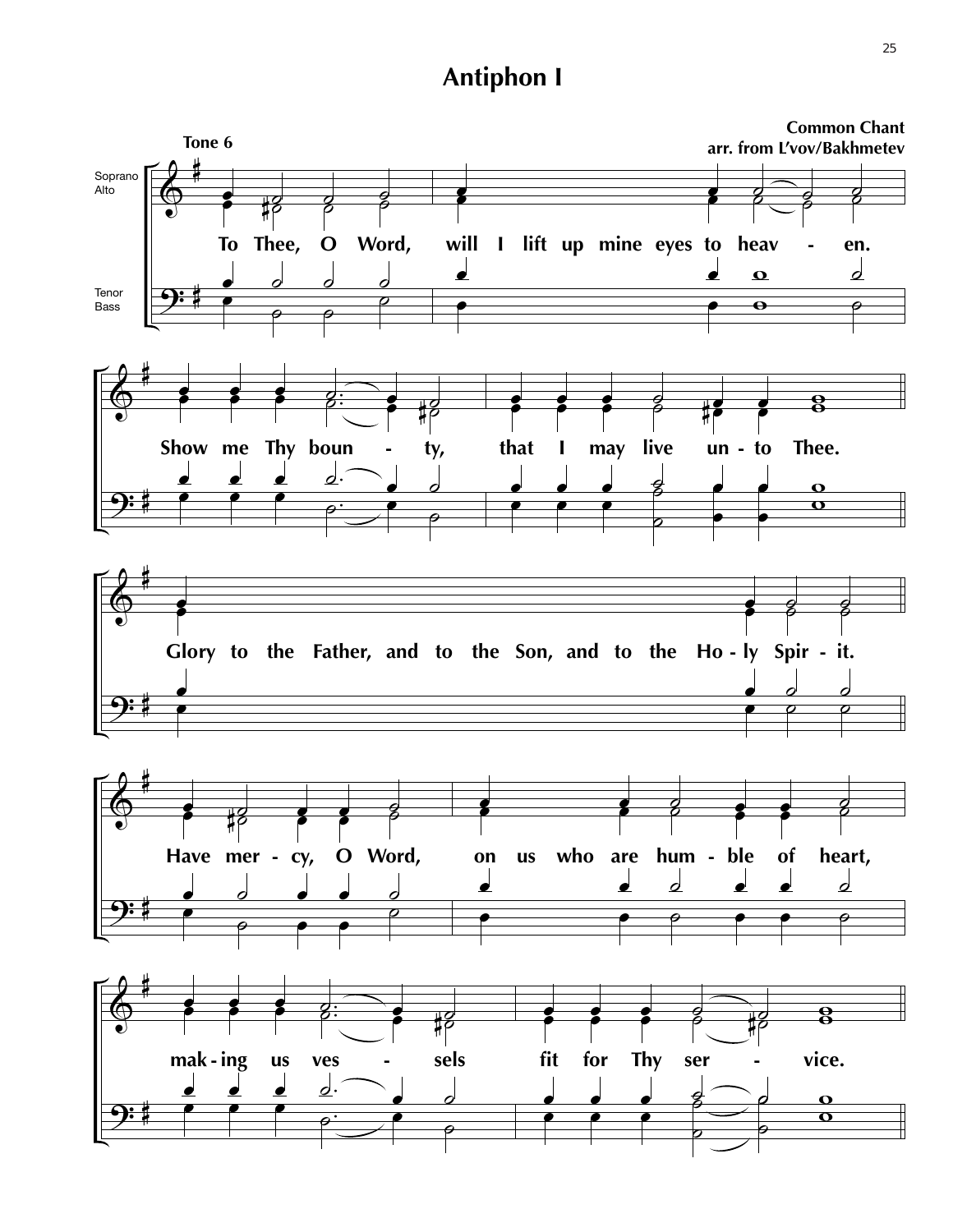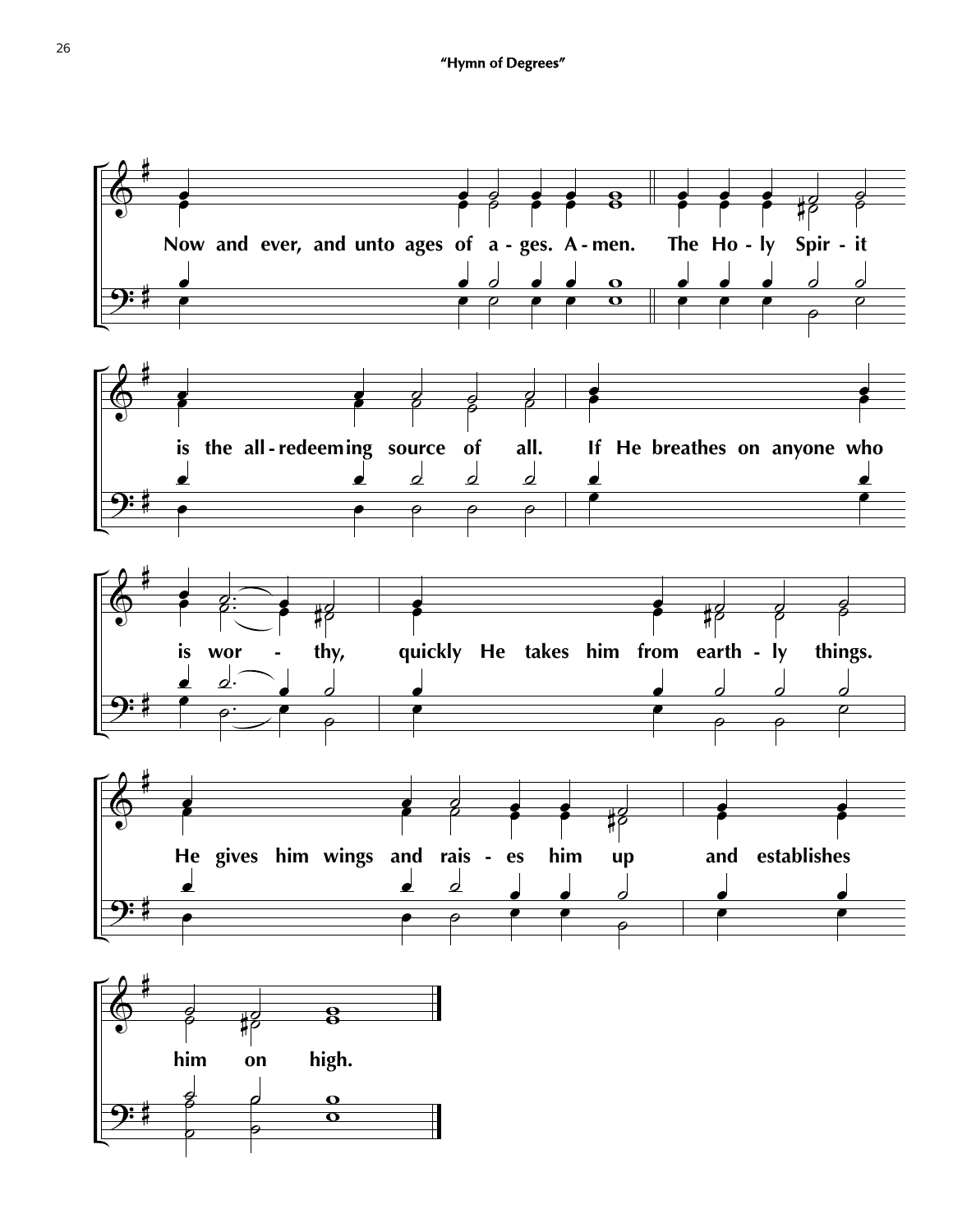### **PROKEIMENON I**

**Deacon:** Let us attend!

- **Priest:** Peace be unto all.
- **Reader:** And to your spirit.
- **Deacon:** Wisdom.
- **Reader:** The Prokeimenon in the 6th tone:

 Blessed is the way in which you shall walk today, O soul, for a place of rest is prepared for you.

### **Choir:**





### **Choir:** *(repeat Prokeimenon)*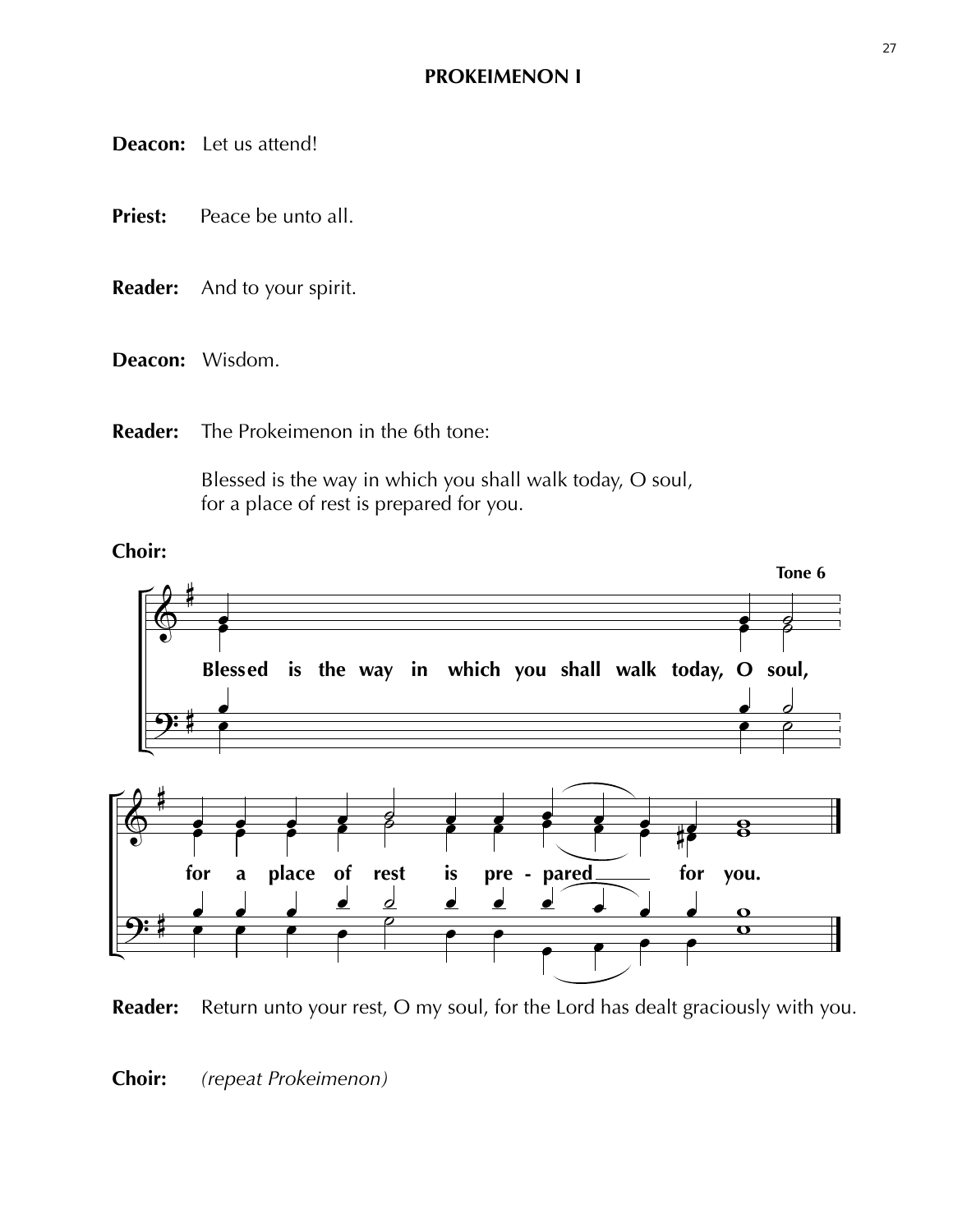**Reader:** Blessed is the way in which you shall walk today, O soul...

**Choir:** ...*For a place of rest is prepared for you.*

**Deacon:** Wisdom.

#### **EPISTLE I**

*(I Thess. 4:13-18)*

**Reader:** The reading from the Epistle of the Holy Apostle Paul to the Thessalonians.

**Deacon:** Let us attend.

**Reader:** Brethren: We would not have you ignorant concerning those who are asleep, that you may not grieve as others who have no hope. For since we believe that Jesus died and rose again, even so, through Jesus, God will bring with Him those who have fallen asleep. For this we declare to you by word of the Lord, that we who are alive, who are left until the coming of the Lord, shall not precede those who have fallen asleep. For the Lord Himself will descend from heaven with a cry of command, with the archangel's call, and with the sound of the trumpet of God. And the dead in Christ will rise first; then we who are alive, who are left, shall be caught up together with them in the clouds to meet the Lord in the air; and so we shall always be with the Lord.

**Priest:** Peace be unto you, reader.

**Reader:** And to your spirit. Alleluia, Alleluia, Alleluia.

**Choir:** *Alleluia (x3)*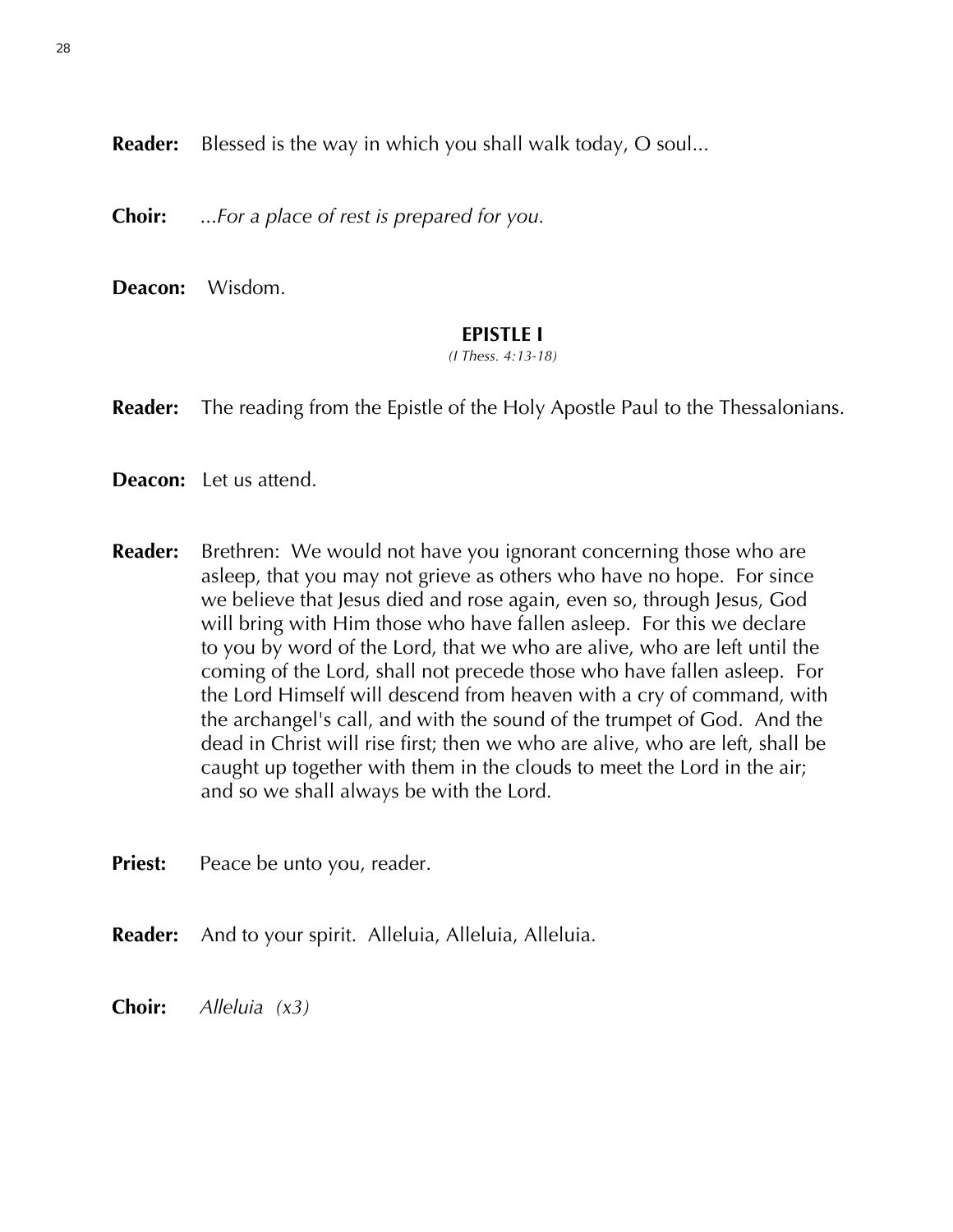

**Reader:** Blessed is he whom Thou hast chosen and taken, O Lord.

**Choir:** *Alleluia (x3)*

**Deacon:** Wisdom! Let us attend. Let us listen to the Holy Gospel.

- **Priest:** Peace be unto all.
- **Choir:** *And to your spirit.*



### **GOSPEL I**



**Choir:** *Glory to Thee, O Lord, glory to Thee.*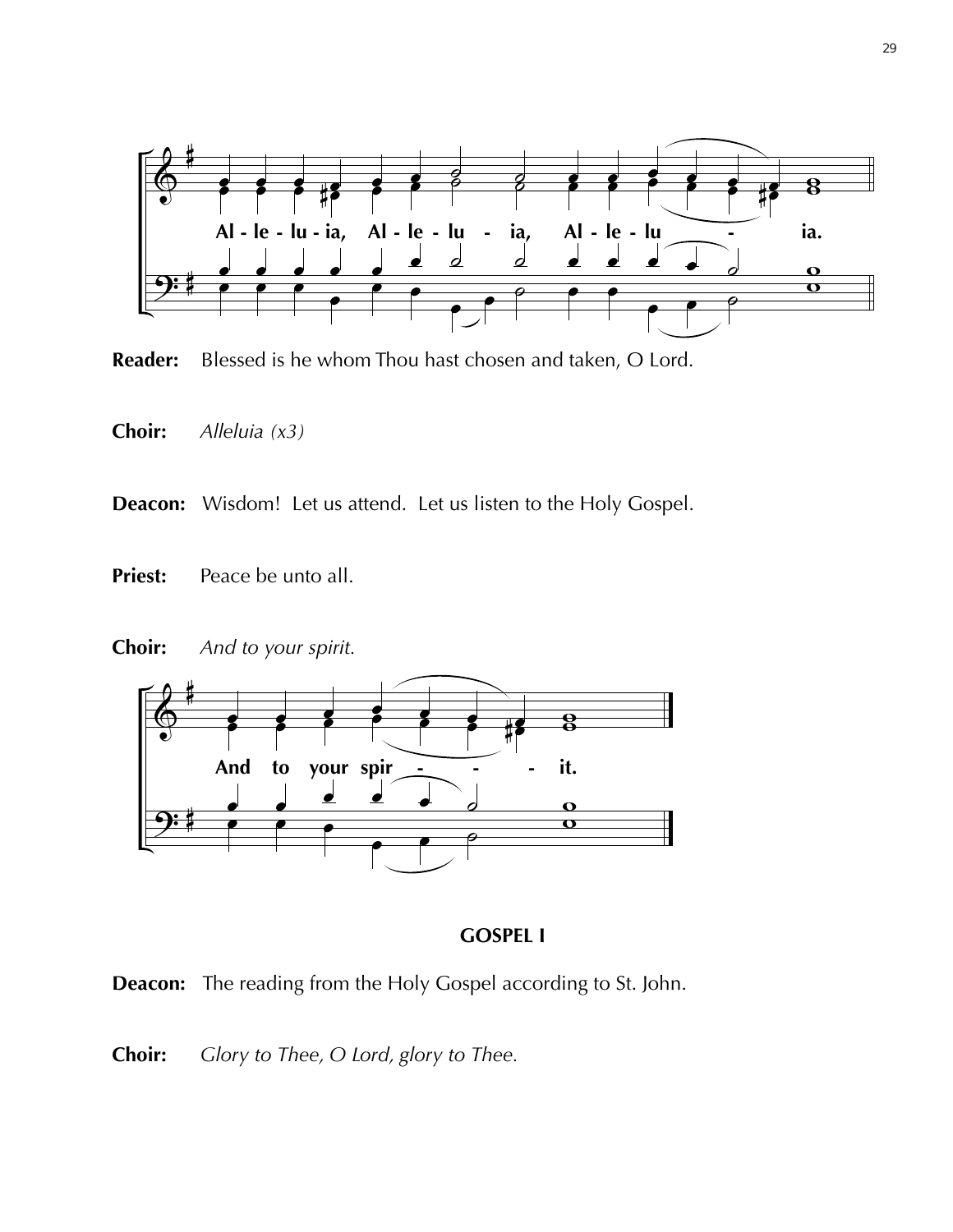

**Deacon:** Let us attend.

- **Priest:** *(John 5:24-30)* The Lord said to the Jews who came to Him: "Truly, truly I say to you, the hour is coming, and now is, when the dead will hear the voice of the Son of God, and those who hear will live. For as the Father has life in Himself, so He has granted the Son also to have life in Himself, and has given Him authority to execute judgment, because He is the Son of man. Do not marvel at this; for the hour is coming when all who are in the tombs will hear His voice and come forth, those who have done good, to the resurrection of life, and those who have done evil, to the resurrection of judgment. I can do nothing because I seek not my own will but the will of Him who sent me."
- **Choir:** *Glory to Thee, O Lord, glory to Thee.*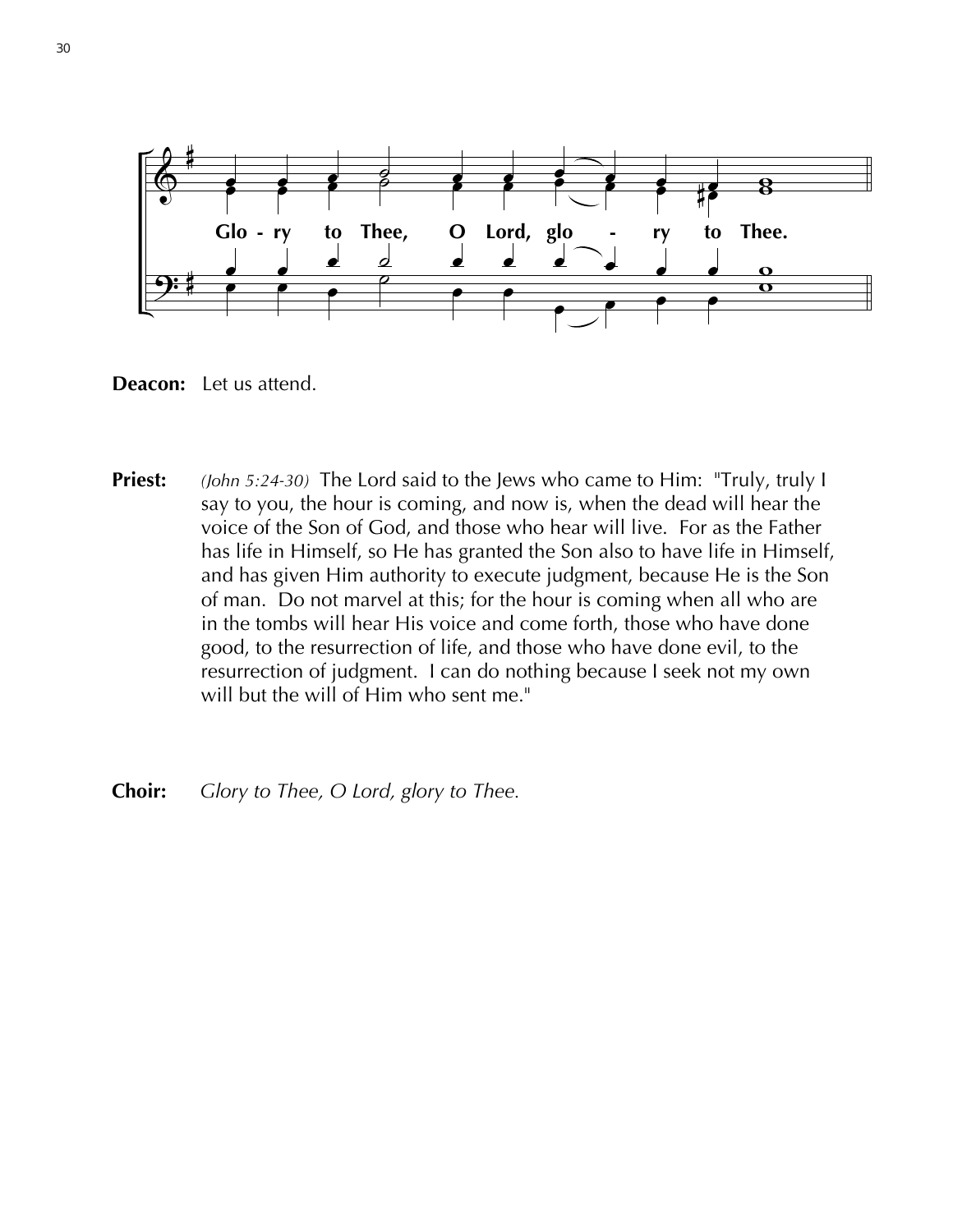#### **Prayer I**

**Deacon:** Let us pray to the Lord.

 $\lambda$  $\frac{2}{3}$  $\frac{1}{5}$  $\overline{\phantom{0}}$  $\overline{\phantom{a}}$  $\overline{\phantom{a}}$ have mer - cy.  $\frac{1}{2}$  $\frac{1}{2}$  $\frac{1}{2}$ Lord.  $\lim_{\epsilon \to 0}$  ave means  $\begin{bmatrix} 1 & 1 & 1 \\ 1 & 1 & 1 \\ 1 & 1 & 1 \end{bmatrix}$  $\frac{1}{2}$  $\frac{\theta}{\theta}$   $\frac{\theta}{\theta}$  $\frac{1}{2}$  $\frac{d}{2}$ **-**

**Choir:** *Lord, have mercy.*

**Priest:** O Master, Lord our God, Who alone hast immortality and dwellest in light unapproachable, Who slayest and makest alive, Who castest down into hell and again raisest up; Thou Who in wisdom hast created man and returnest him to the earth again, exacting the spiritual debt: We beseech Thee, receive the soul of Thy servant, and grant him rest in the bosom of Abraham and Isaac and Jacob, and give him the crown of Thy righteousness, the portion of the saved, in the glory of Thine elect. And for those things which in this world he accomplished for Thy Name's sake, may he receive a rich reward in the mansions of the saints; through the grace and bounties and love toward mankind of Thine Only-begotten Son, our Lord Jesus Christ. Amen.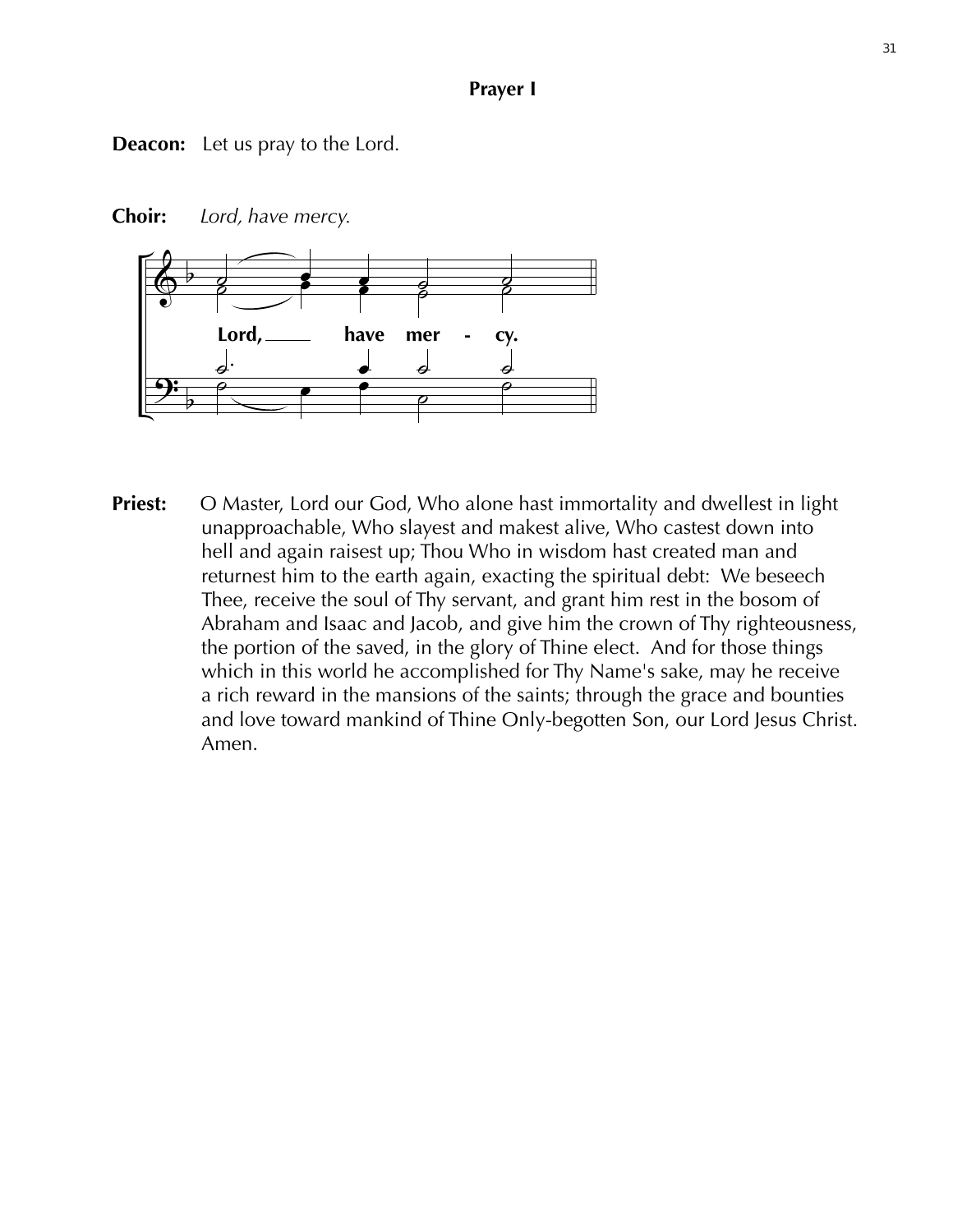# **Kathisma Hymn**

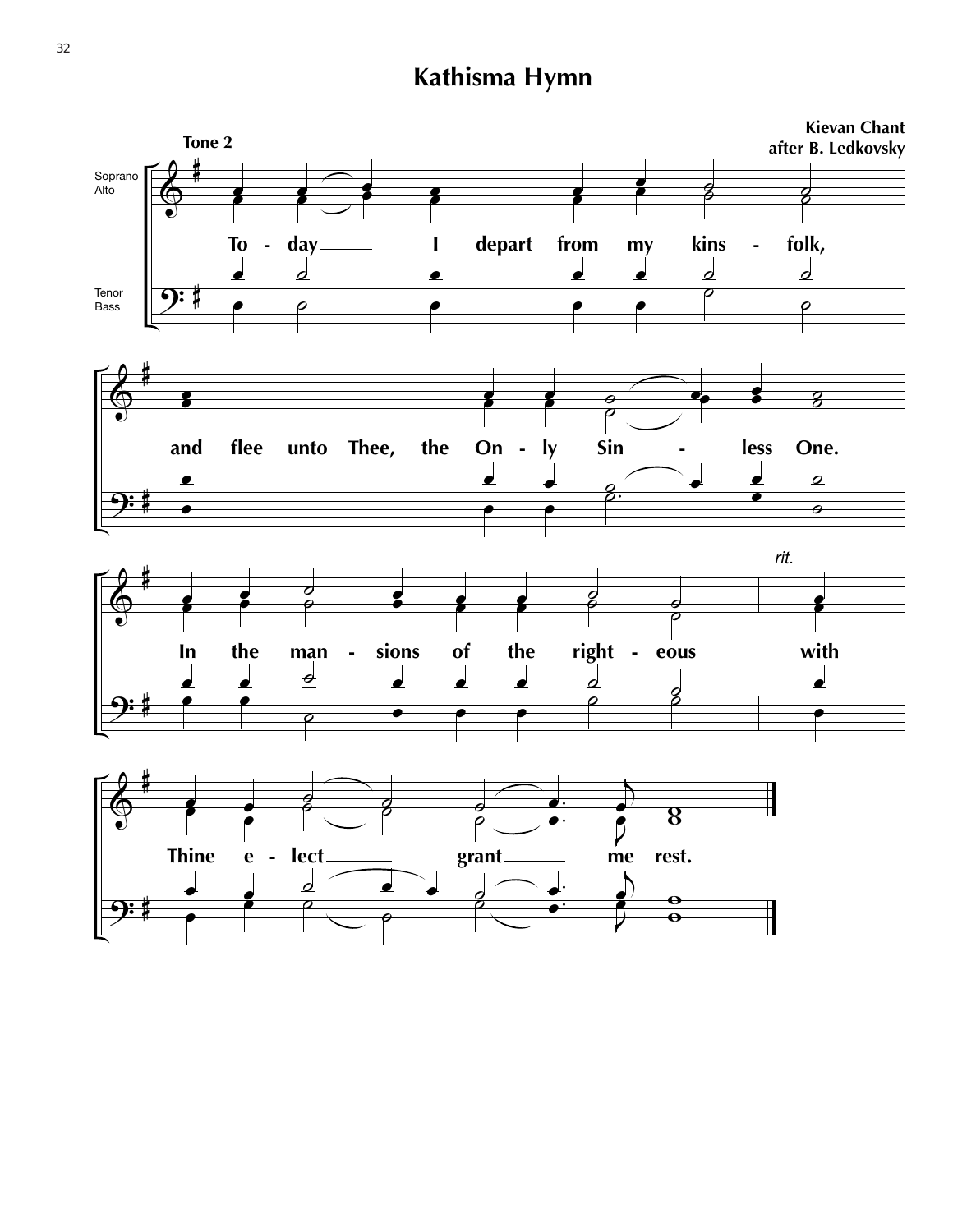### **Psalm 23**

**Reader:** The Lord is my shepherd, I shall not want. *(v.1)*





- **Reader:** He makes me lie down in green pastures. He leads me beside still waters; He restores my soul. *(vs. 2-3a)*
- **Choir:** *Alleluia (x3)*

**Reader:** He leads me in paths of righteousness for His name's sake. *(v. 3b)*

- **Choir:** *Alleluia (x3)*
- **Reader:** Even though I walk through the valley of the shadow of death, I fear no evil; for Thou art with me; Thy rod and Thy staff, they comfort me. *(v. 4)*
- **Choir:** *Alleluia (x3)*
- **Reader:** Thou preparest a table before me in the presence of my enemies; Thou anointest my head with oil, my cup overflows. *(v. 5)*
- **Choir:** *Alleluia (x3)*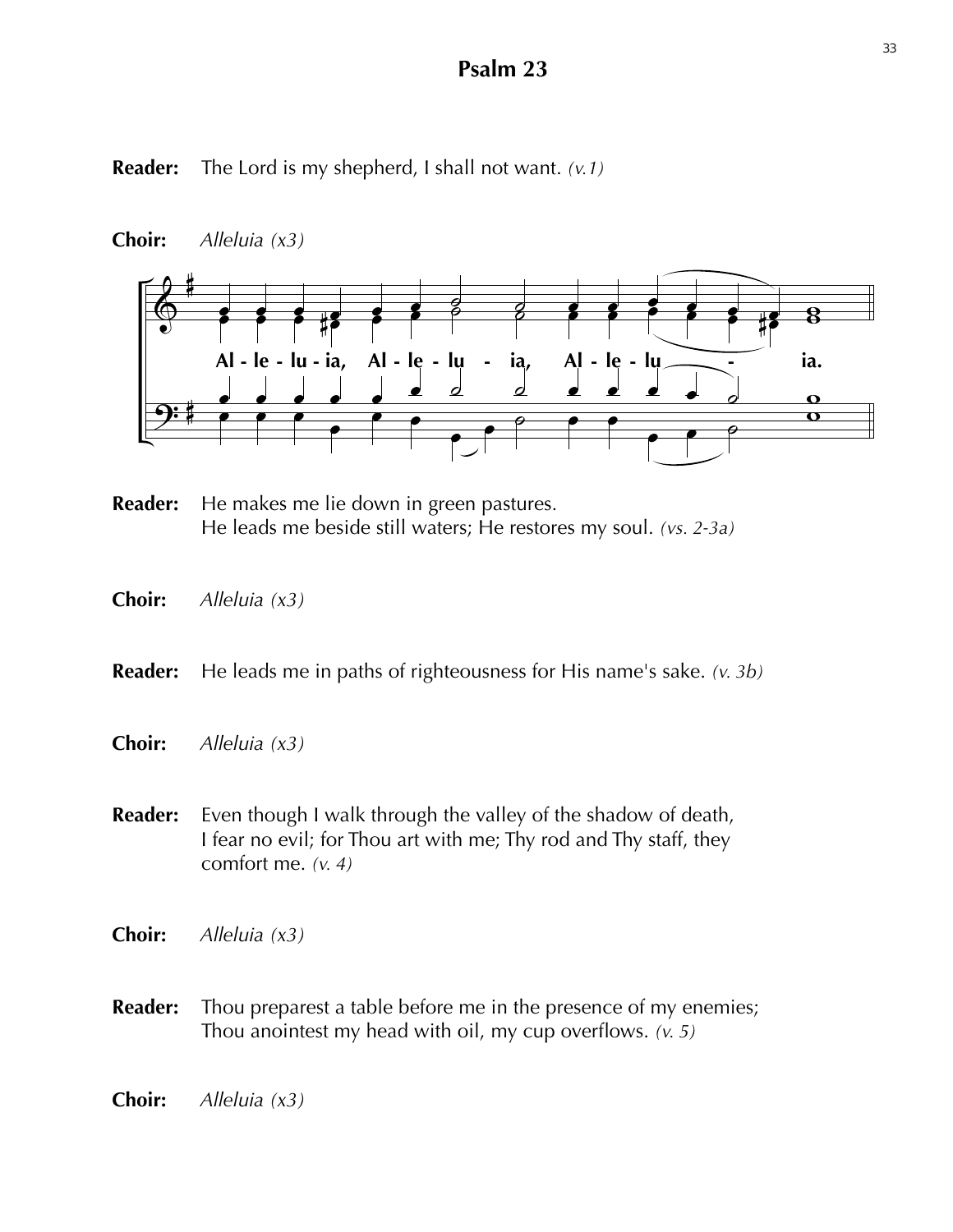**Reader:** Surely goodness and mercy shall follow me all the days of my life; and I shall dwell in the house of the Lord forever. *(v.6)*



**Choir:** *Alleluia (x3)*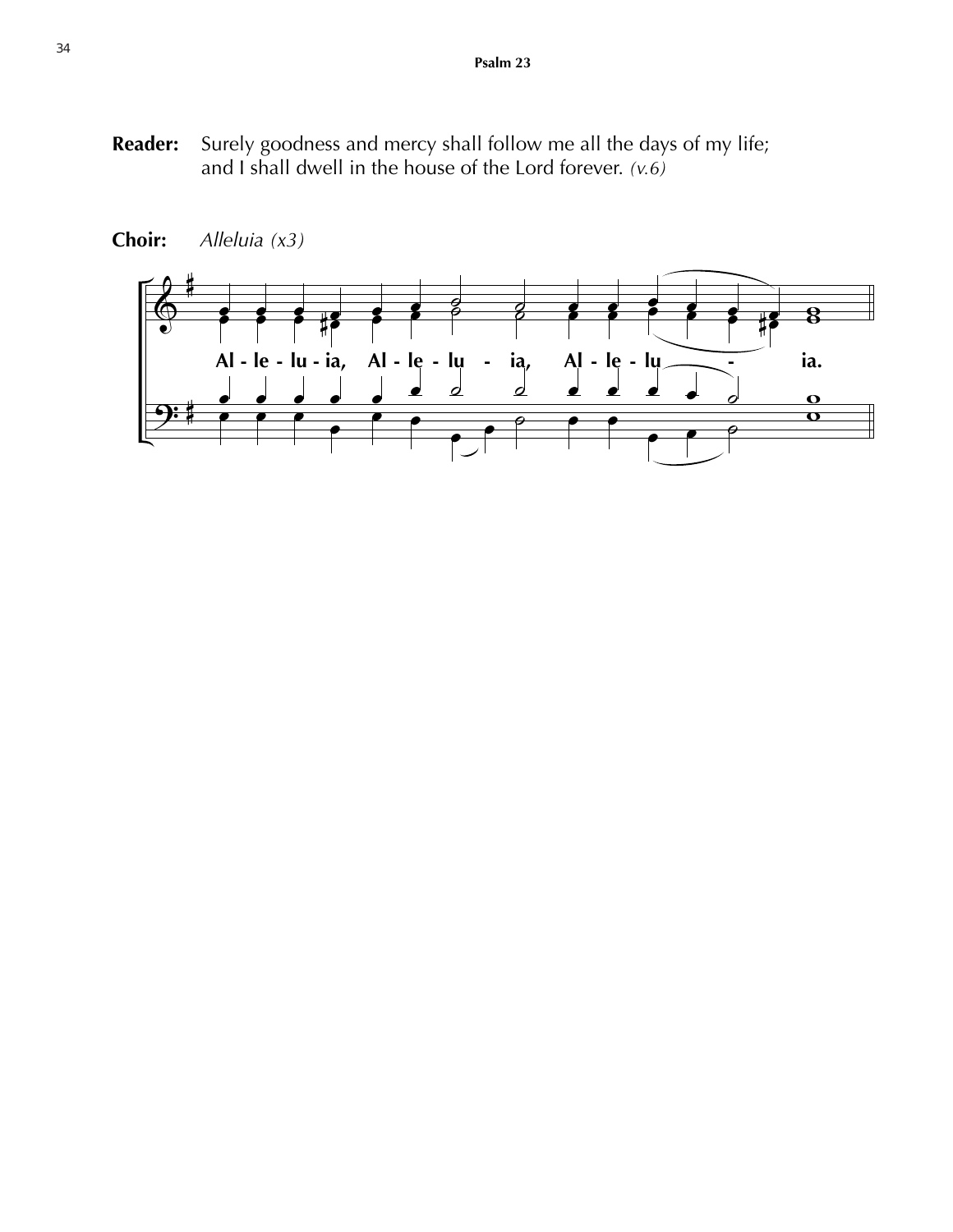# **Kathisma Hymn**

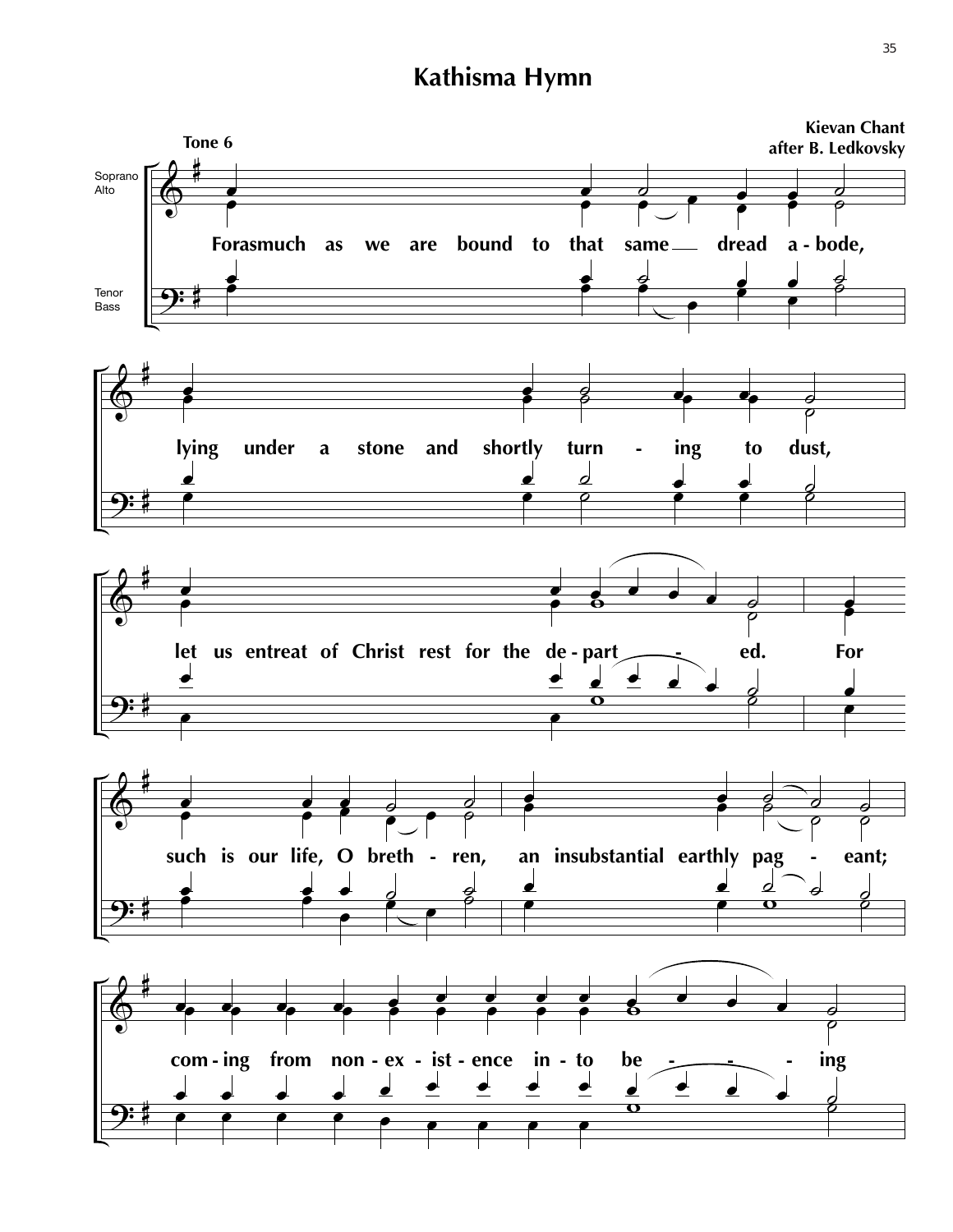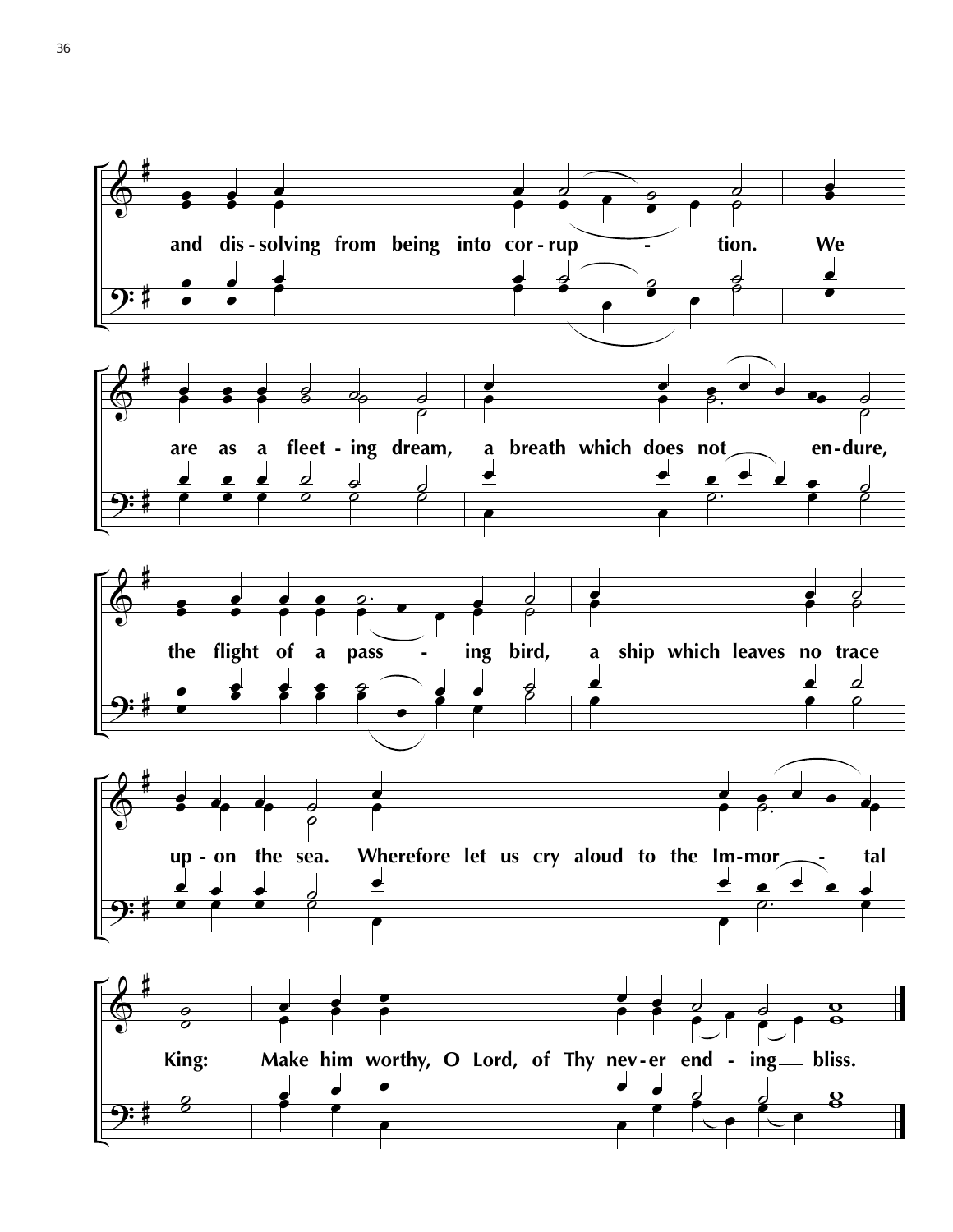**Deacon:** Let us attend!

- **Priest:** Peace be unto all.
- **Reader:** And to your spirit.
- **Deacon:** Wisdom.
- **Reader:** The Prokeimenon in the 6th tone:

Blessed is he whom Thou hast chosen and taken, O Lord.



**Reader:** Unto Thee, O God, belongeth song in Zion.

**Choir:** *(repeat Prokeimenon)*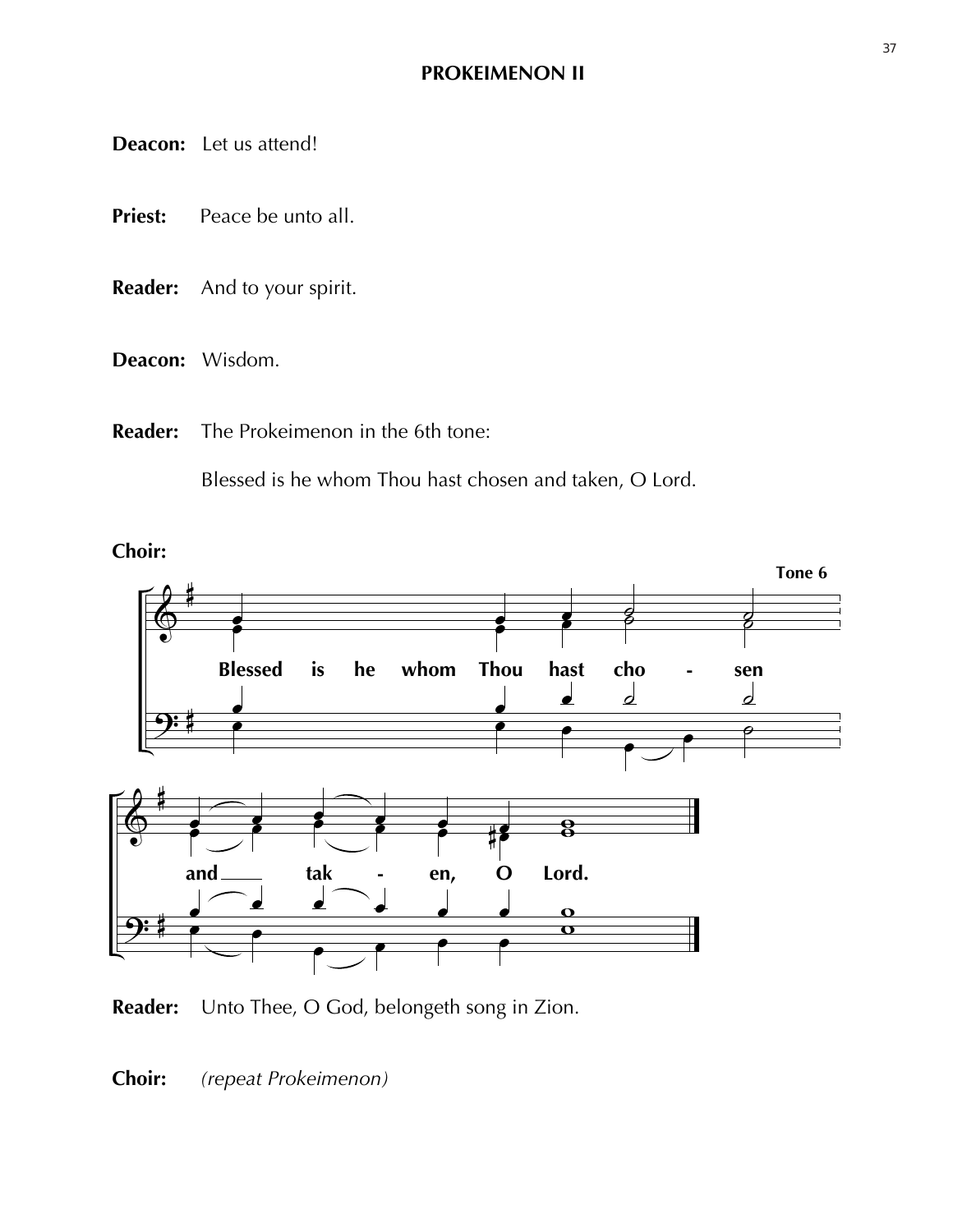**Reader:** Blessed is whom Thou hast chosen

**Choir:** *...and taken, O Lord.*

**Deacon:** Wisdom.

#### **EPISTLE II**

*(Rom. 5:12-21)*

**Reader:** The reading from the Epistle of the Holy Apostle Paul to the Romans.

**Deacon:** Let us attend.

**Reader:** Brethren: Therefore as sin came into the world through one man and death through sin, and so death spread to all men because all men sinned sin indeed was in the world before the law was given, but sin is not counted where there is no law. Yet death reigned from Adam to Moses, even over those whose sins were not like the transgressions of Adam, who was a type of the one who was to come.

> But the free gift is not like the trespass. For if many died through one man's trespass, much more have the grace of that one man Jesus Christ abounded for many. And the free gift is not like the effect of the one man's sin. For the judgment following one trespass brought condemnation, but the free gift following many trespasses brings justification. If, because of one man's trespass, death reigned through that one man, much more will those who receive the abundance of grace and the free gift of righteousness reign in life through the one man Jesus Christ.

> Then as one man's trespass led to condemnation for all men, so one man's act of righteousness leads to acquittal and life for all men. For as by one man's disobedience many were made sinners, so by one man's obedience many will be made righteous. Law came in, to increase the trespass; but where sin increased, grace abounded all the more, so that, as sin reigned in death, grace also might reign through righteousness to eternal life through Jesus Christ our Lord.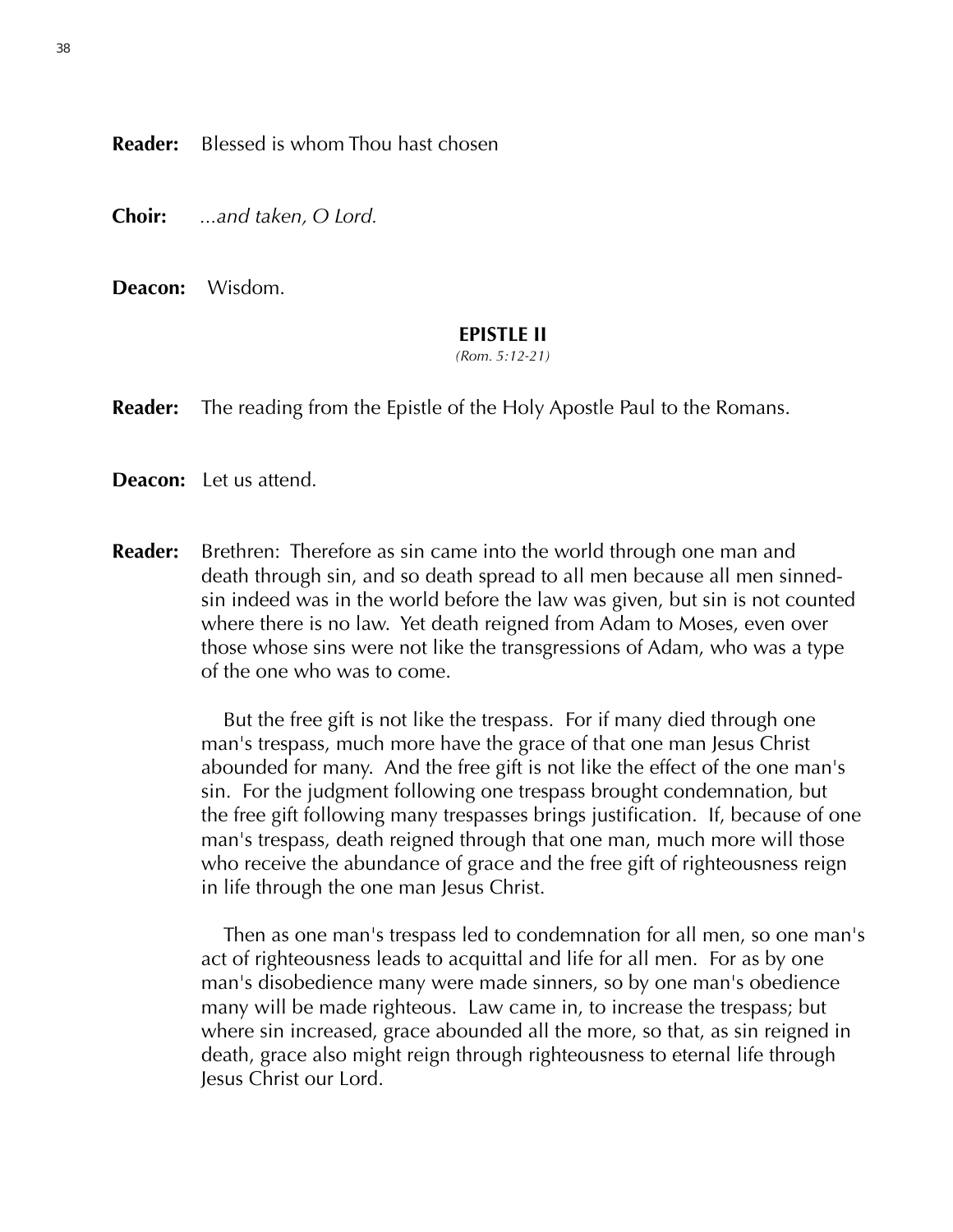- **Priest:** Peace be unto you, reader.
- **Reader:** And to your spirit. Alleluia, Alleluia, Alleluia.
- **Choir:** *Alleluia (x3)*



**Reader:** Blessed is he whom Thou hast chosen and taken, O Lord.

**Choir:** *Alleluia (x3)*

**Deacon:** Wisdom! Let us attend. Let us listen to the Holy Gospel.

- **Priest:** Peace be unto all.
- **Choir:** *And to your spirit.*

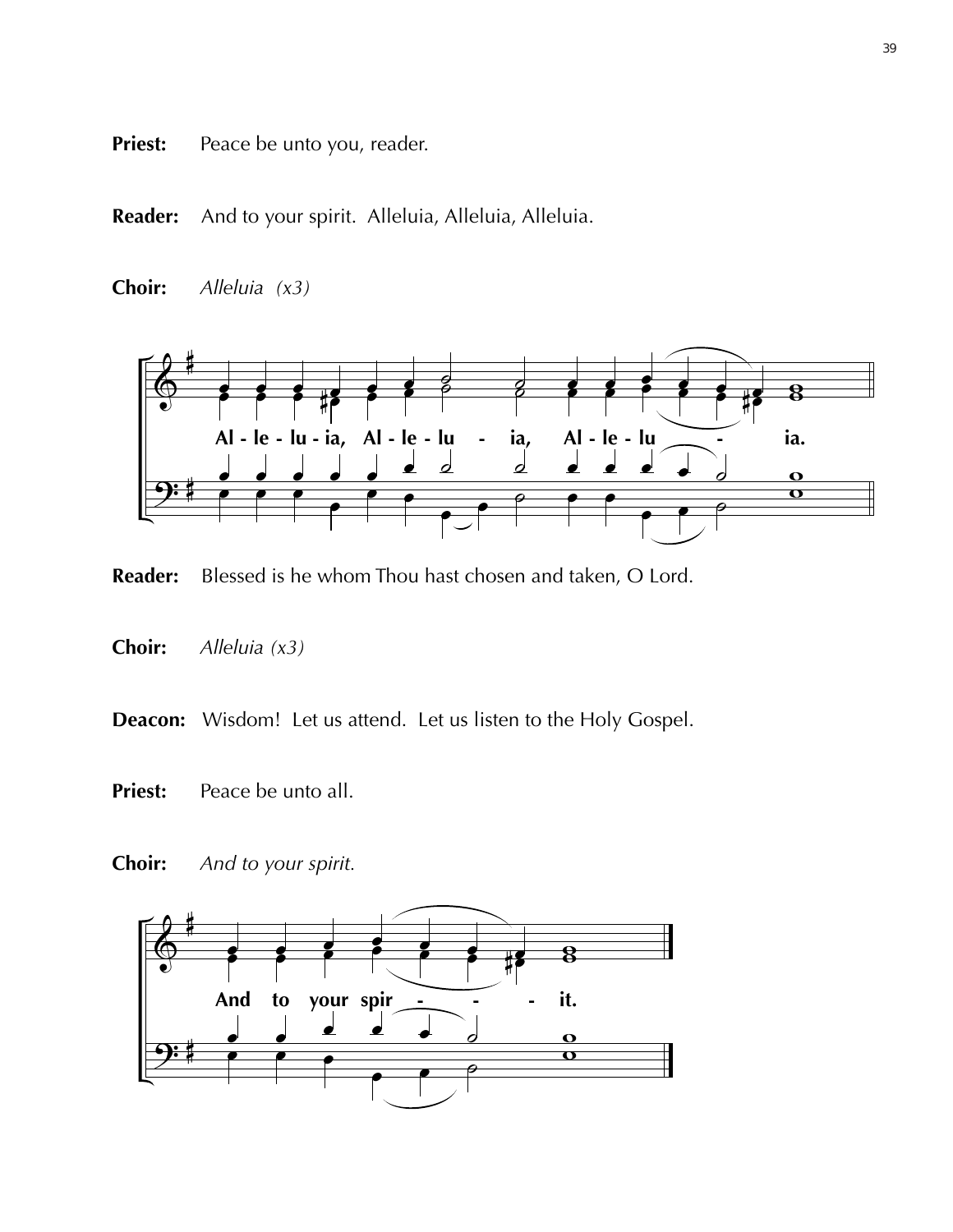#### **GOSPEL II**

**Deacon:** The reading from the Holy Gospel according to St. John.







- **Priest:** *(John 5:17-24)* The Lord said to the Jews who came to Him, "My Father is working still, and I am working." This was why the Jews sought all the more to kill Him, because He not only broke the sabbath but also called God His Father, making Himself equal with God. Jesus said to them, "Truly, truly, I say to you, the Son can do nothing of His own accord, but only what He sees the Father doing; for whatever He does, that the Son does likewise. For the Father loves the Son, and shows Him all that He Himself is doing; and greater works than these will He show Him, that you may marvel. For as the Father raises the dead and gives them life, so also the Son gives life to Whom He will. The Father judges no one, but has given all judgment to the Son, that all may honor the Son, even as they honor the Father. He who does not honor the Son does not honor the Father Who sent Him. Truly, truly, I say to you, he who hears My word and believes Him Who sent Me, has eternal life; he does not come into judgment, but has passed from death to life."
- **Choir:** *Glory to Thee, O Lord, glory to Thee.*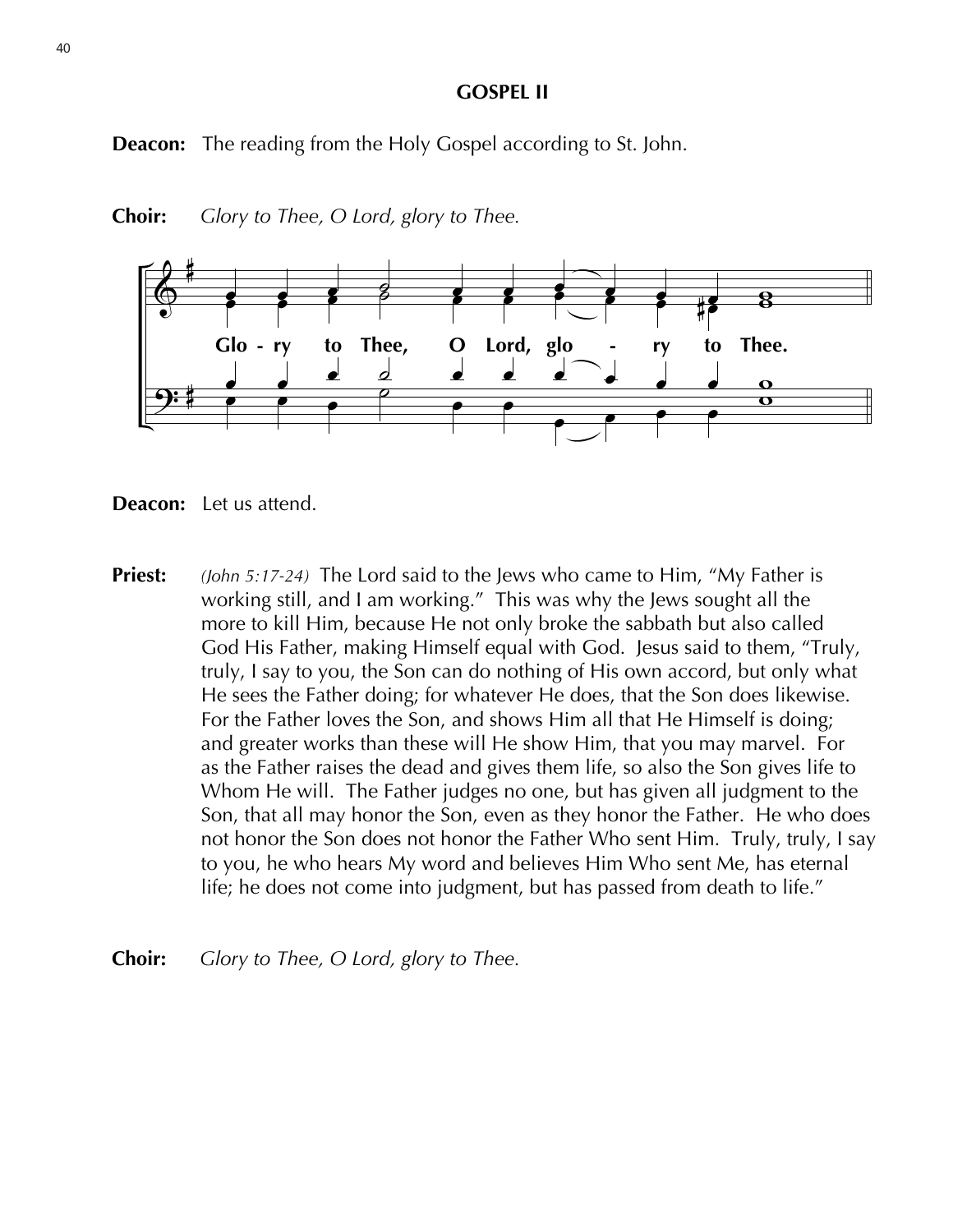#### **PRAYER II**

**Deacon:** Let us pray to the Lord.



**Choir:** *Lord, have mercy.*

**Priest:** We give thanks unto Thee, O Lord our God, for Thou alone hast life immortal. Thy glory is ineffable, Thy love toward mankind is unutterable, Thy Kingdom never fails, and with Thee there is no respect of persons; for unto all men Thou hast appointed a common debt of life, whose measure must be fulfilled. There fore we entreat Thee, O Lord, our God: Give rest in the bosom of Abraham and Isaac and Jacob unto Thy servant, *(n*), who was a priest and our fellow-minister, who has fallen asleep in the hope of resurrection unto life eternal. And as Thou didst appoint him to be a minister of Thy Church on earth, so also make him the same at Thy heavenly altar, O Lord. As Thou hast adorned him with spiritual honor among men, so also receive him uncondemned into the glory of the angels. Thou Thyself hast glorified his life upon the earth; in the same way, make glorious his departure from this life and his entrance among Thy saints, and number his soul with all those who from all the ages have been well pleasing in Thy sight. For Thou art the resurrection and the life and the repose of Thy servant, *(n)*, who has fallen asleep, O Christ our God, and unto Thee do we ascribe glory, to the Father and to the Son and to the Holy Spirit, now and ever and unto ages of ages. Amen.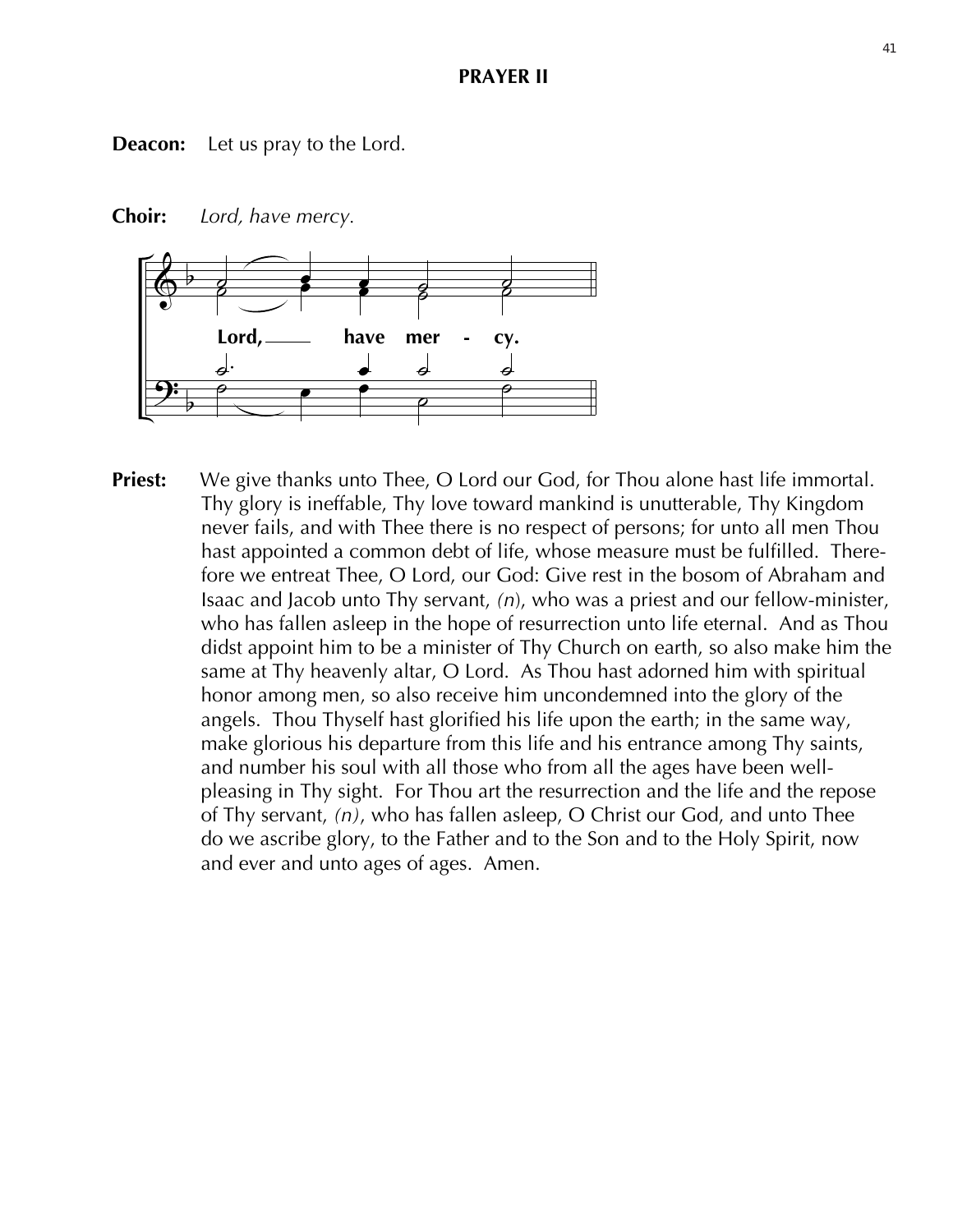# **Antiphon II**

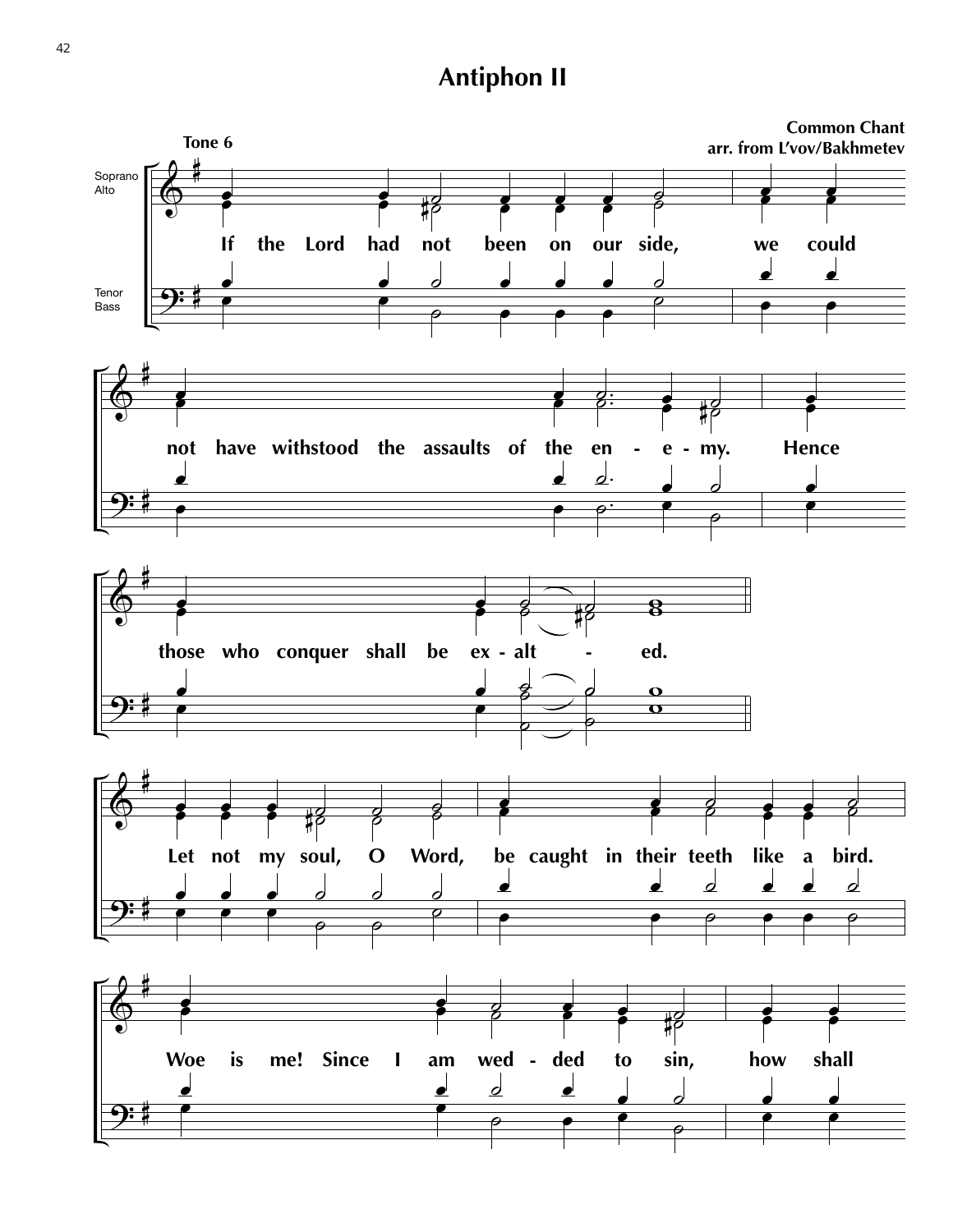







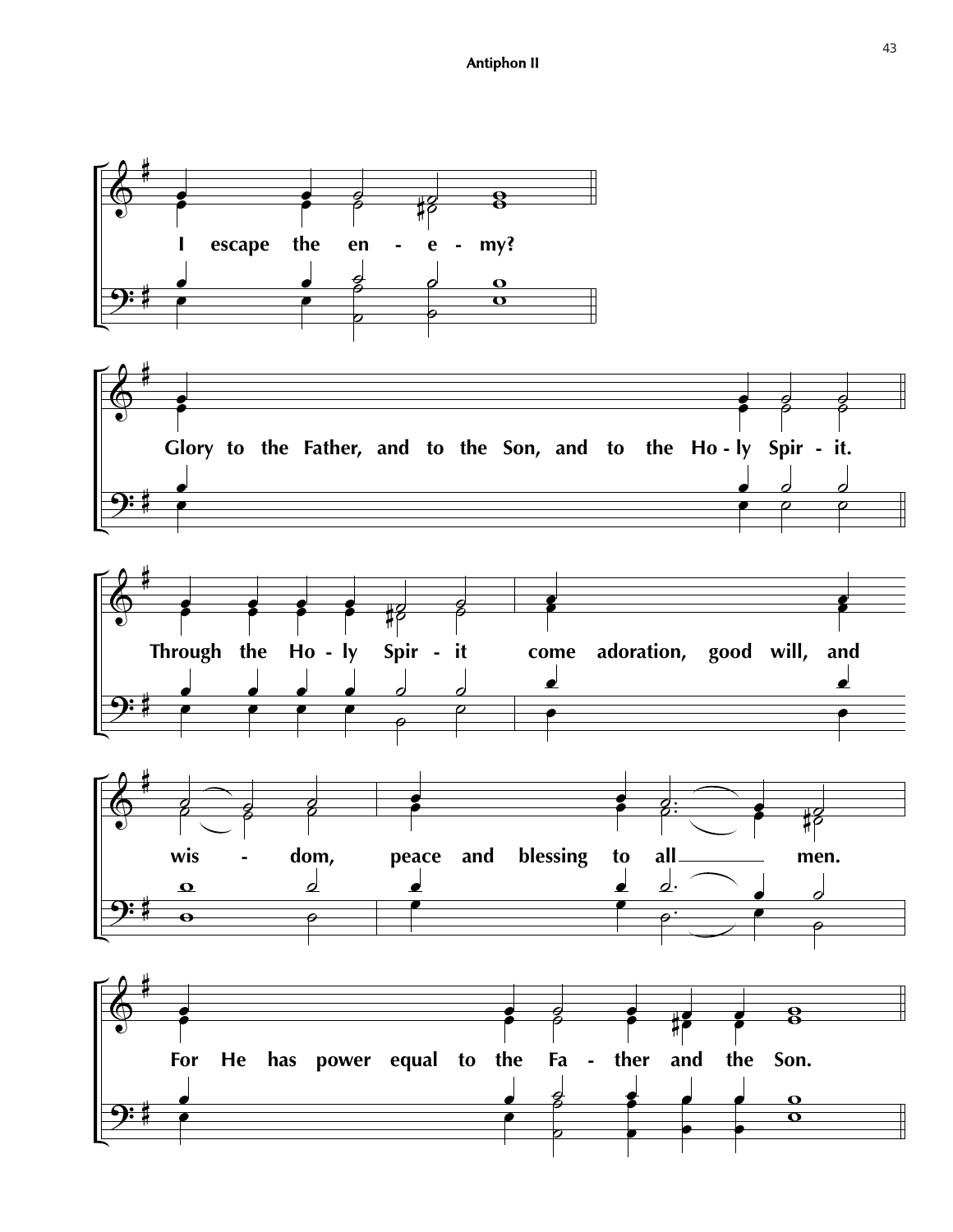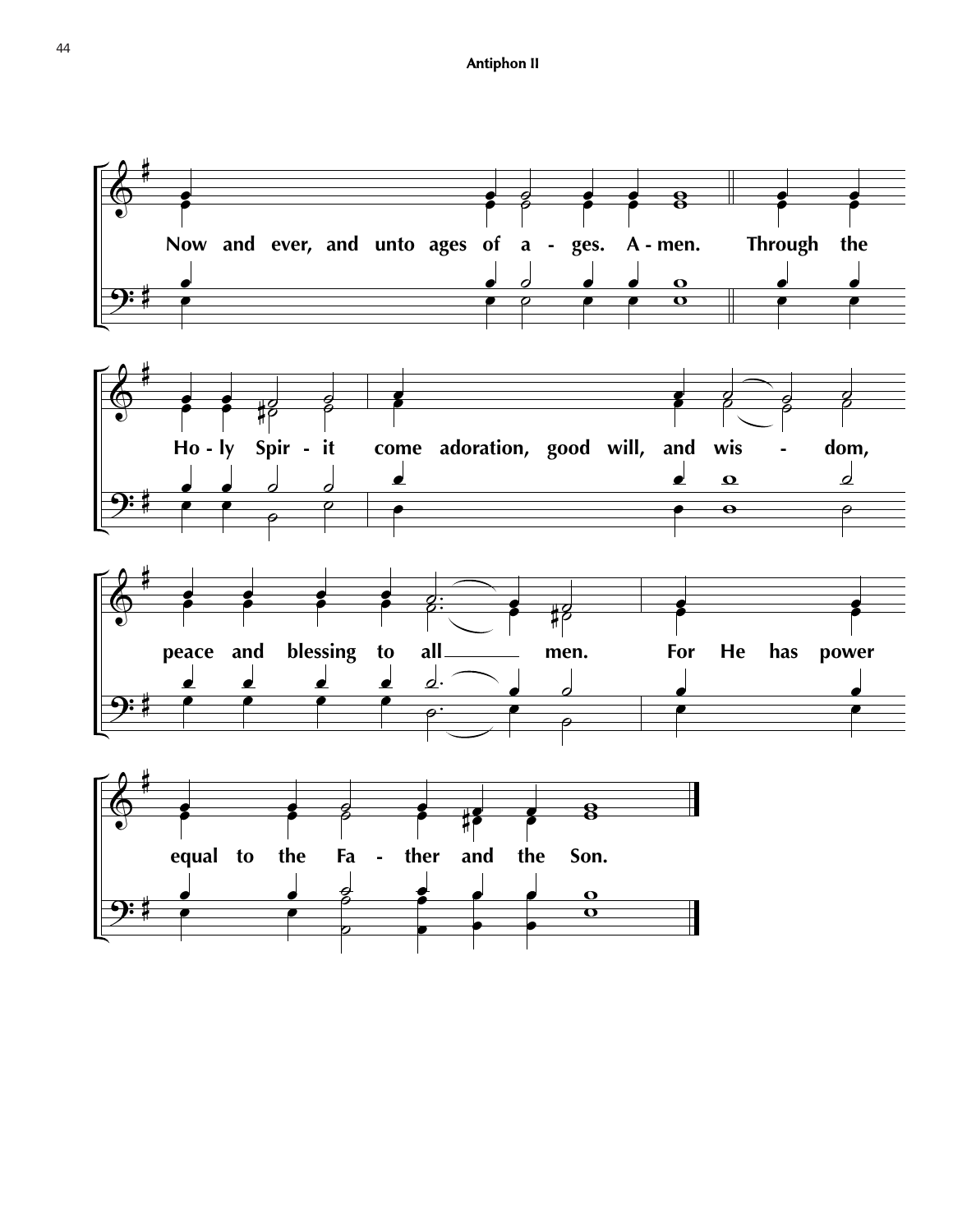### **Psalm 24**

**Reader:** The earth is the Lord's and the fullness thereof, the world and those who dwell therein. *(v.1)*





**Reader:** For He has founded it upon the seas, and established it upon the rivers. *(vs. 2)*

- **Choir:** *Alleluia (x3)*
- **Reader:** Who shall ascend the hill of the Lord? And who shall stand in His holy place? *(v. 3)*
- **Choir:** *Alleluia (x3)*
- **Reader:** He who has clean hands and a pure heart, who does not lift up his soul to what is false, and does not swear deceitfully. *(v. 4)*
- **Choir:** *Alleluia (x3)*
- **Reader:** He will receive blessing from the Lord, and vindication from the God of his salvation. Such is the generation of those who seek Him, who seek the face of the God of Jacob. *(v. 5-6)*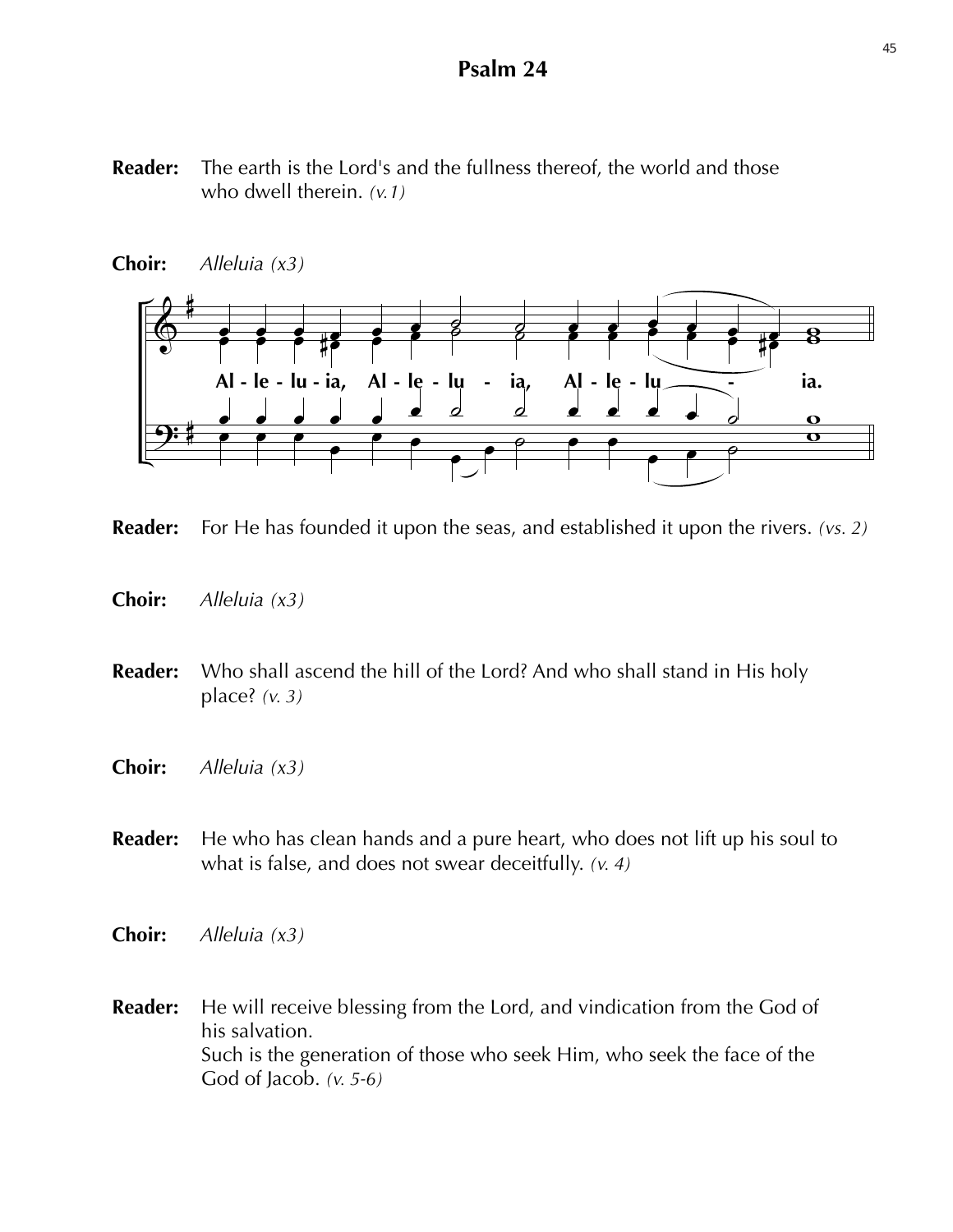### **Choir:** *Alleluia (x3)*



- **Reader:** Lift up your heads, O gates, and be lifted up, O ancient doors, that the King of glory may come in. *(v.7)*
- **Choir:** *Alleluia (x3)*
- **Reader:** Who is the King of glory? The Lord, strong and mighty, the Lord, mighty in battle! *(v.8)*
- **Choir:** *Alleluia (x3)*
- **Reader:** Lift up your heads, O gates, and be lifted up, O ancient doors, that the King of glory may come in. *(v.9)*
- **Choir:** *Alleluia (x3)*
- **Reader:** Who is this King of glory? The Lord of Hosts, He is the King of glory! *(v.10)*
- **Choir:** *Alleluia (x3)*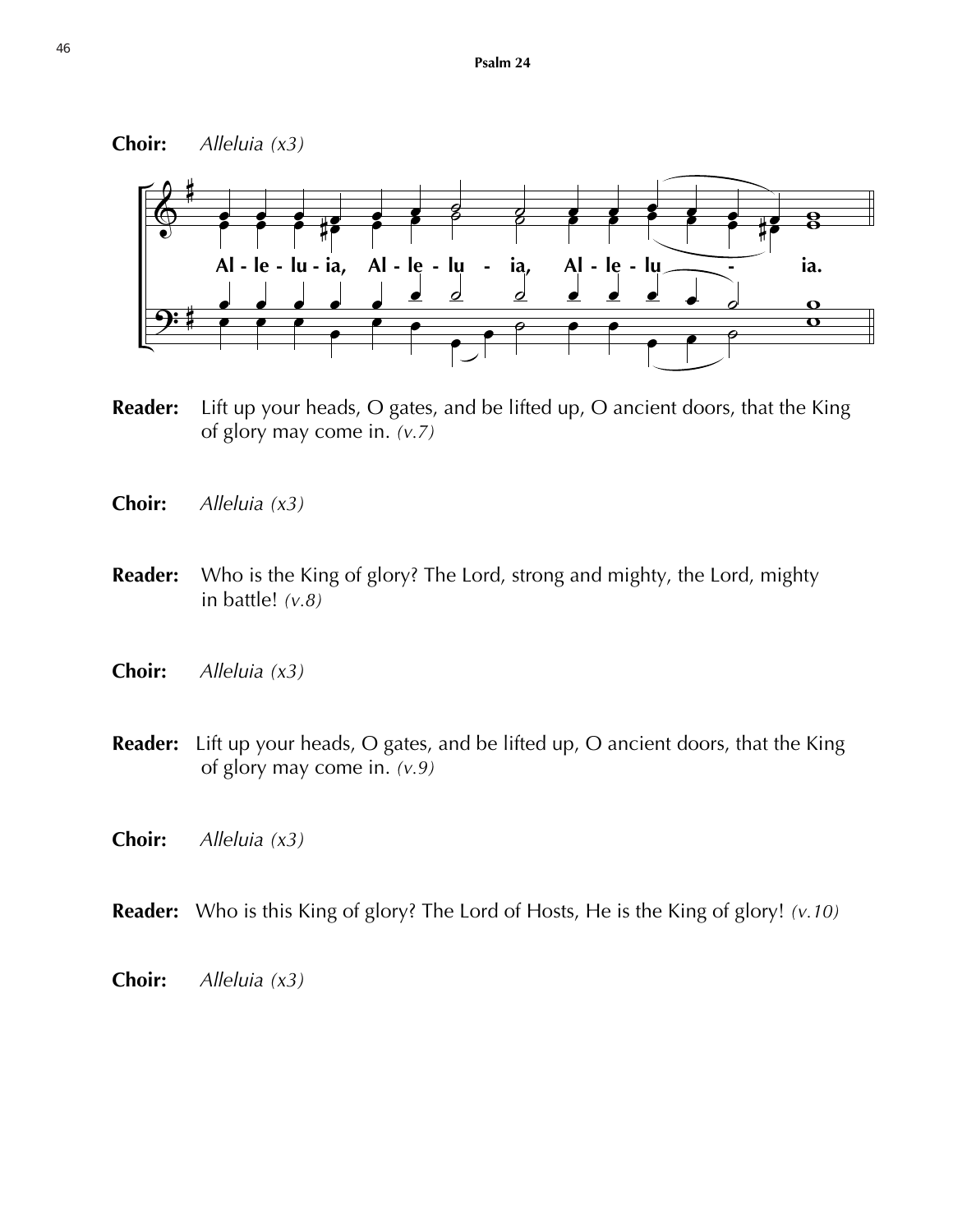# **Kathisma Hymn "In Faith and Hope..."**

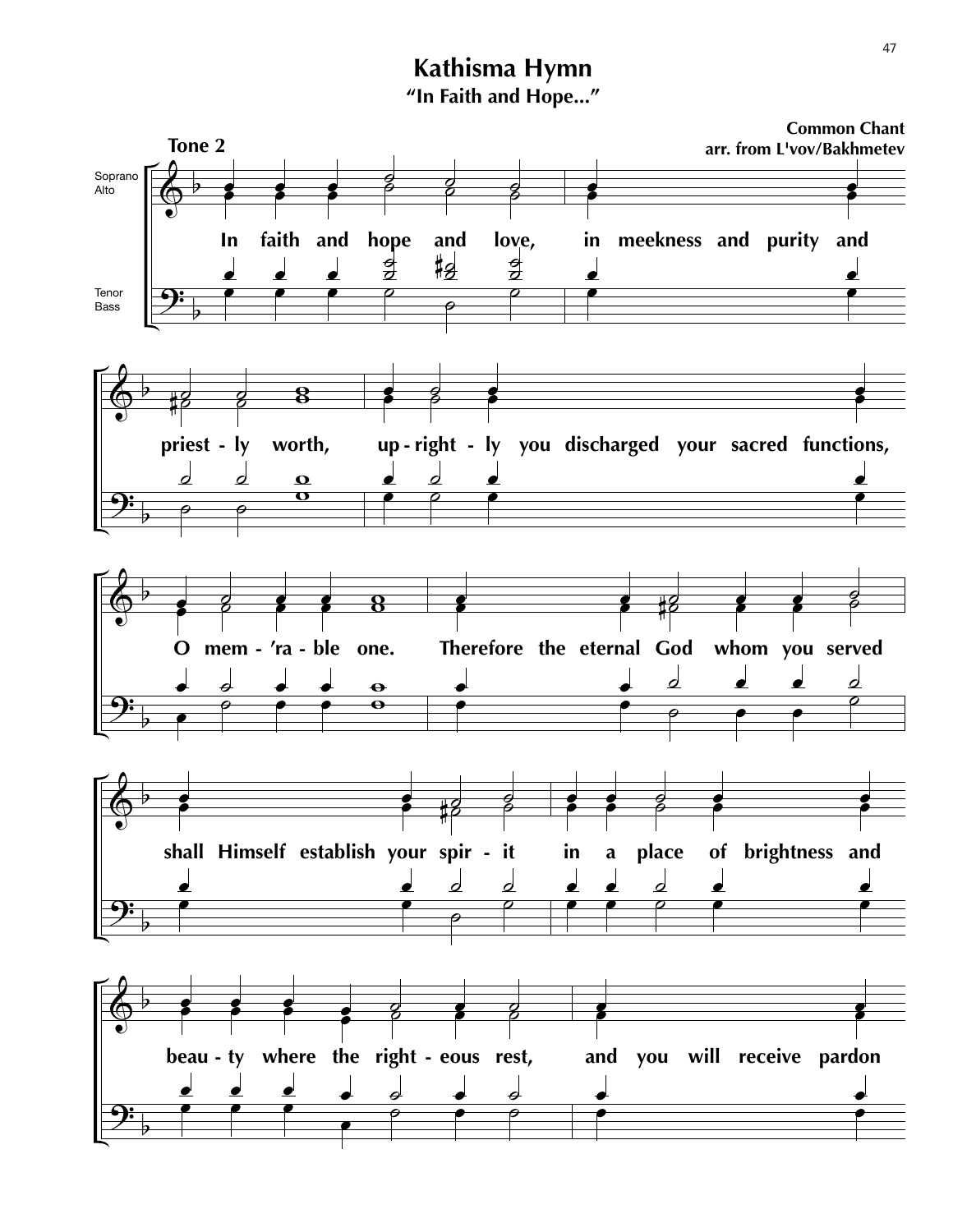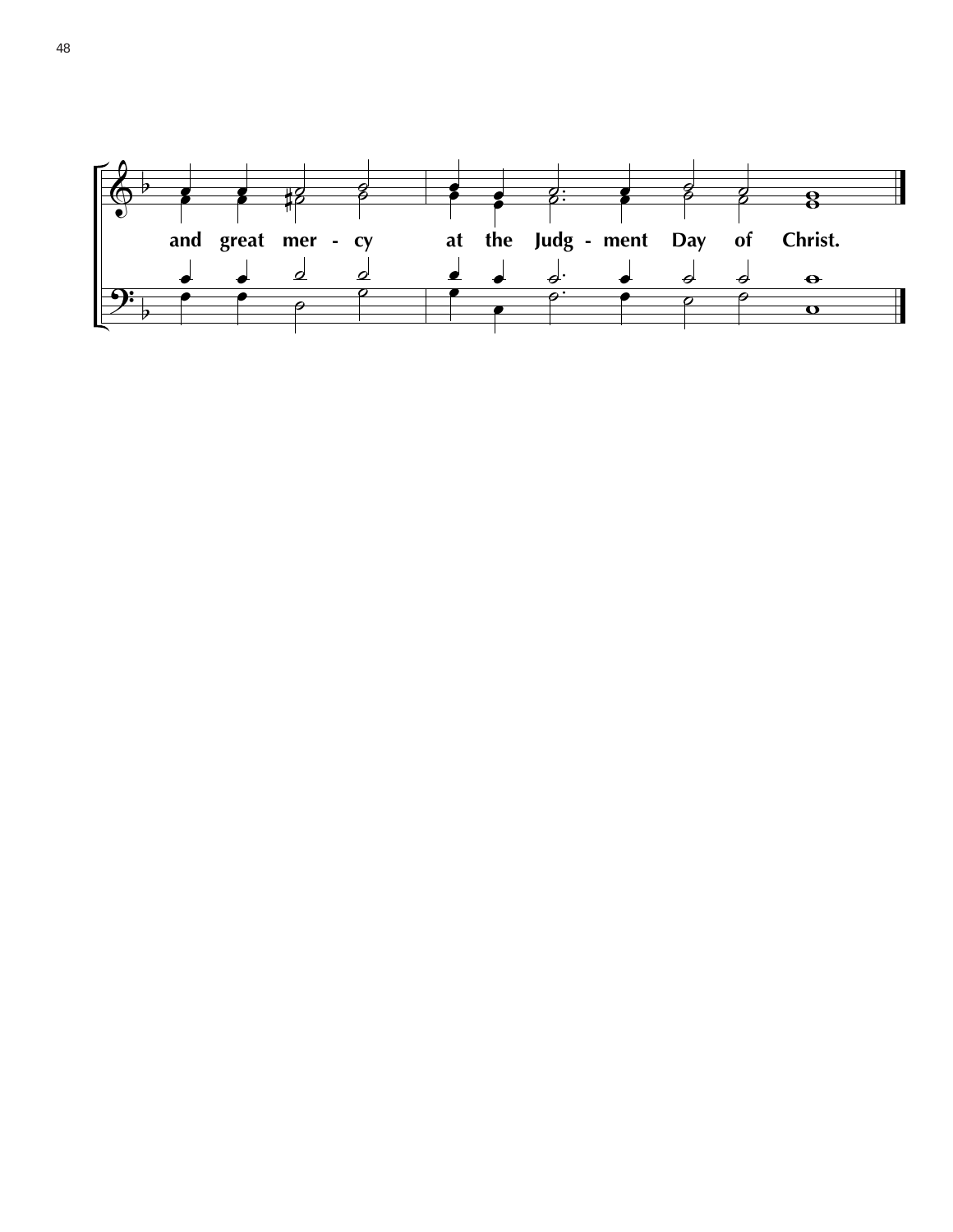# **Kathisma Hymn**

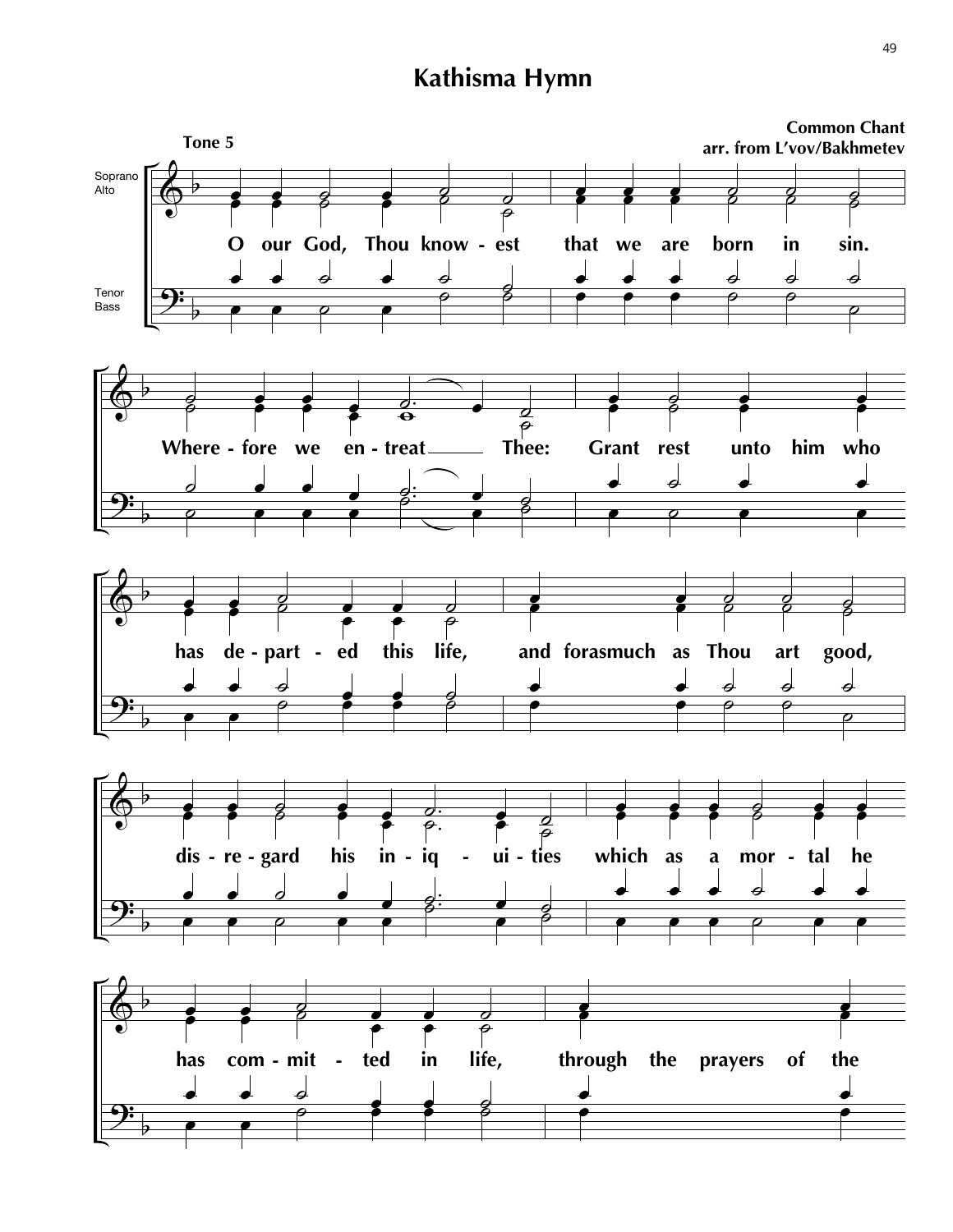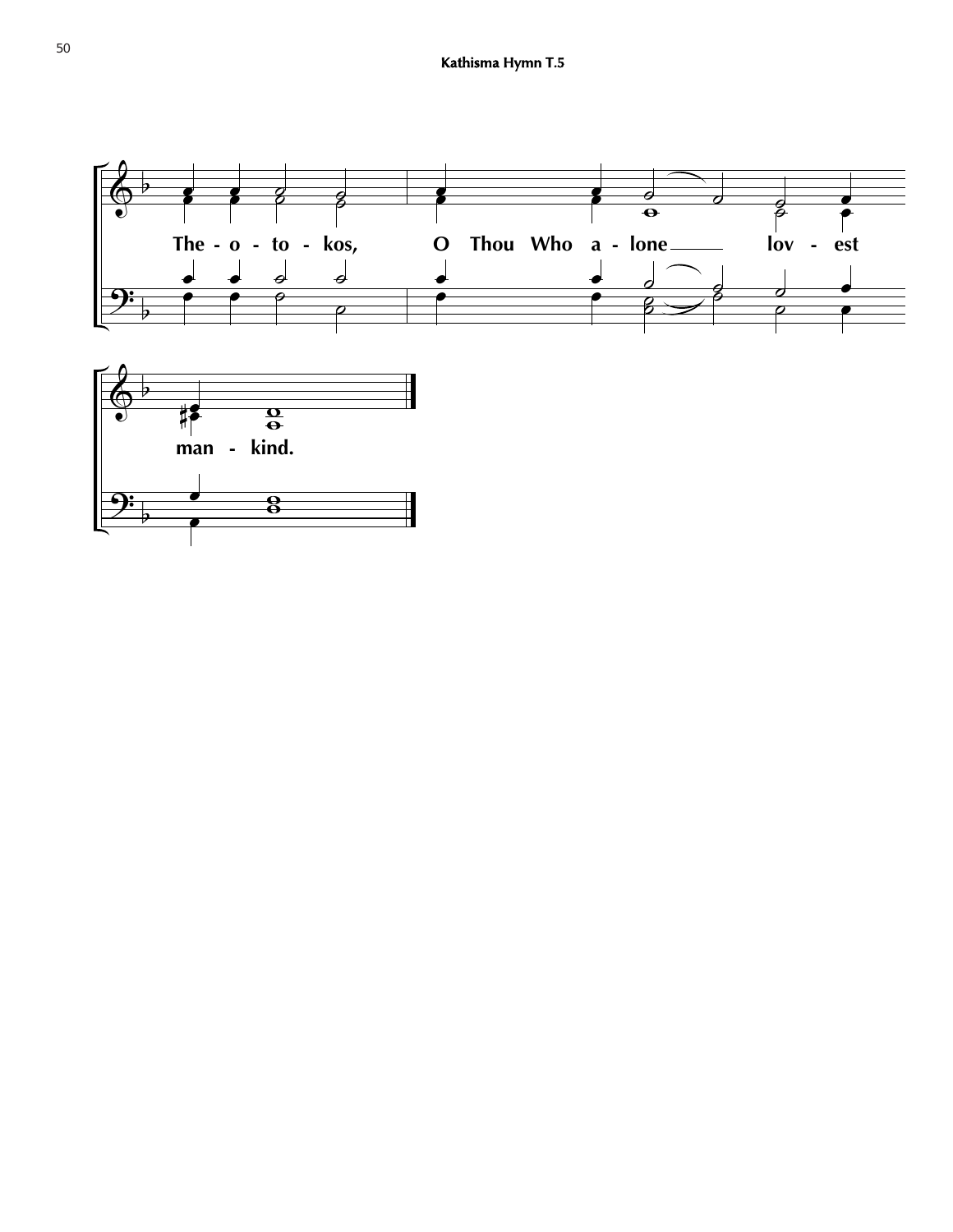**Deacon:** Let us attend!

- **Priest:** Peace be unto all.
- **Reader:** And to your spirit.
- **Deacon:** Wisdom.
- **Reader:** The Prokeimenon in the 6th tone:

Blessed is he whom Thou hast chosen and taken, O Lord.



**Reader:** His remembrance is from generation to generation.

**Choir:** *(repeat Prokeimenon)*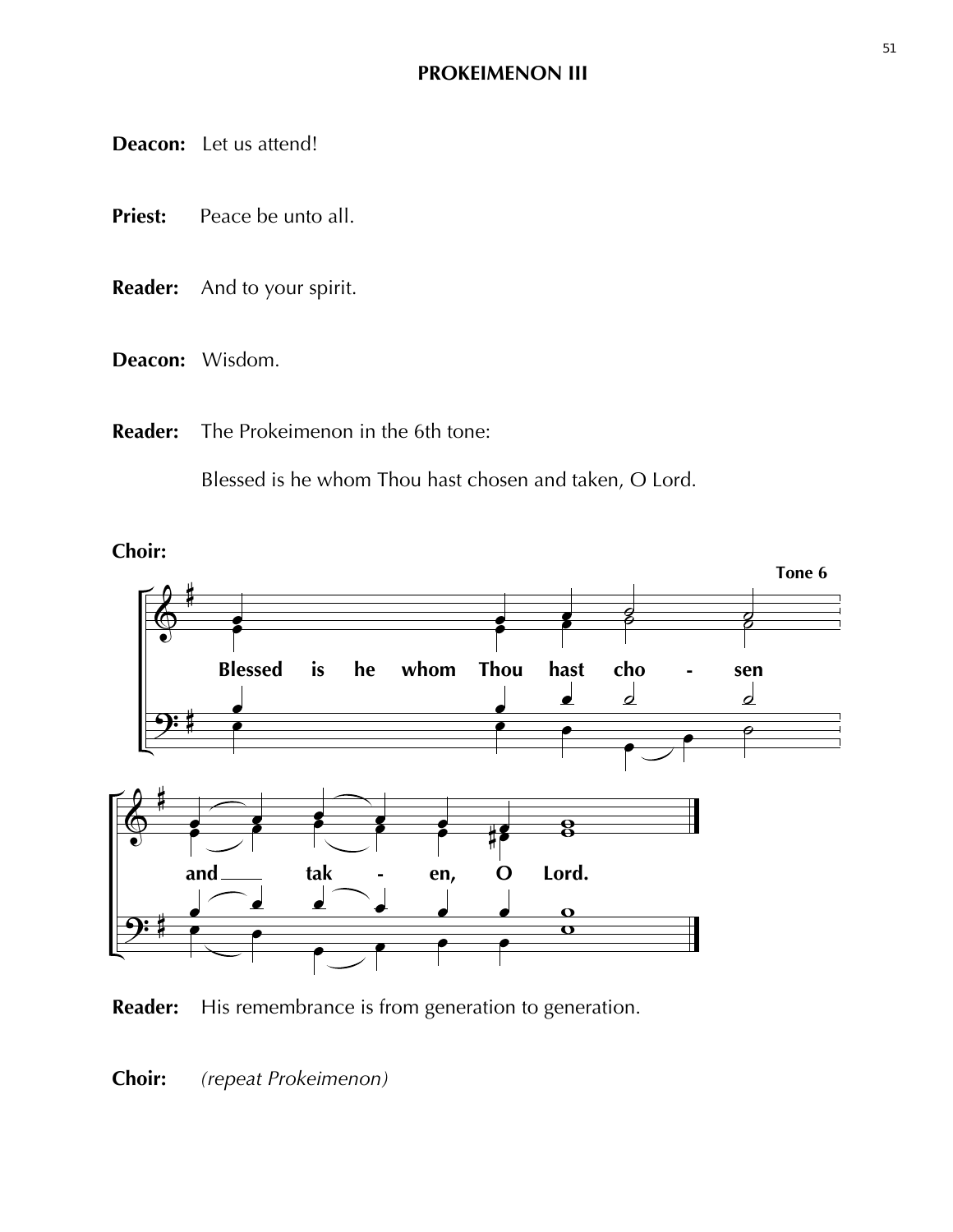**Reader:** Blessed is he whom Thou hast chosen

**Choir: ...***and taken, O Lord.*

**Deacon:** Wisdom.

### **EPISTLE III**

*(I Cor. 15:1-11))*

**Reader:** The reading from the Epistle of the Holy Apostle Paul to the Corinthians.

**Deacon:** Let us attend.

- **Reader:** Brethren: I would remind you in what terms I preached to you the gospel, which you received, in which you stand, by which you are saved, if you hold it fast– unless you believed in vain. For I delivered to you as of first importance what I also received, that Christ died for our sins in accordance with the scriptures, that He was buried, that He was raised on the third day in accordance with the scriptures, and that He appeared to Cephas, then to the twelve. Then He appeared to more than five hundred brethren at one time, most of whom are still alive, though some have fallen asleep. Then He appeared to James, then to all the Apostles. Last of all, as to one untimely born, He appeared also to me. For I am the least of the Apostles, unfit to be called an Apostle, because I persecuted the church of God. But by the grace of God I am what I am, and His grace toward me was not in vain. On the contrary, I worked harder than any of them, though it was not I, but the grace of God which is with me. Whether then it was I or they, so we preach and so you believed.
- **Priest:** Peace be unto you, reader.

**Reader:** And to your spirit. Alleluia, Alleluia, Alleluia.

**Choir:** Alleluia *(x3)*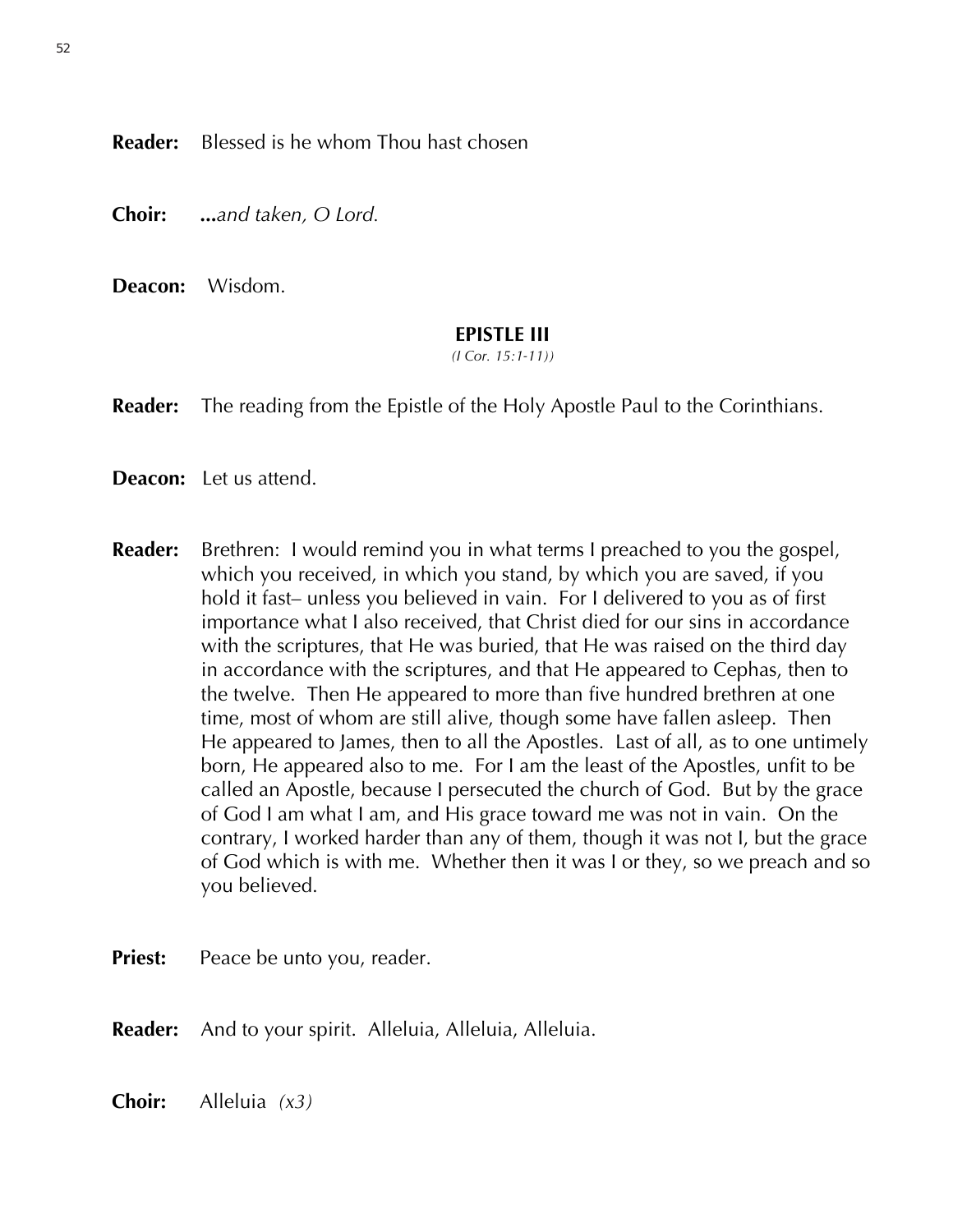

**Reader:** Blessed is he whom Thou hast chosen and taken, O Lord.

- **Choir:** Alleluia *(x3)*
- **Deacon:** Wisdom! Let us attend. Let us listen to the Holy Gospel.
- **Priest:** Peace be unto all.
- **Choir:** And to your spirit.

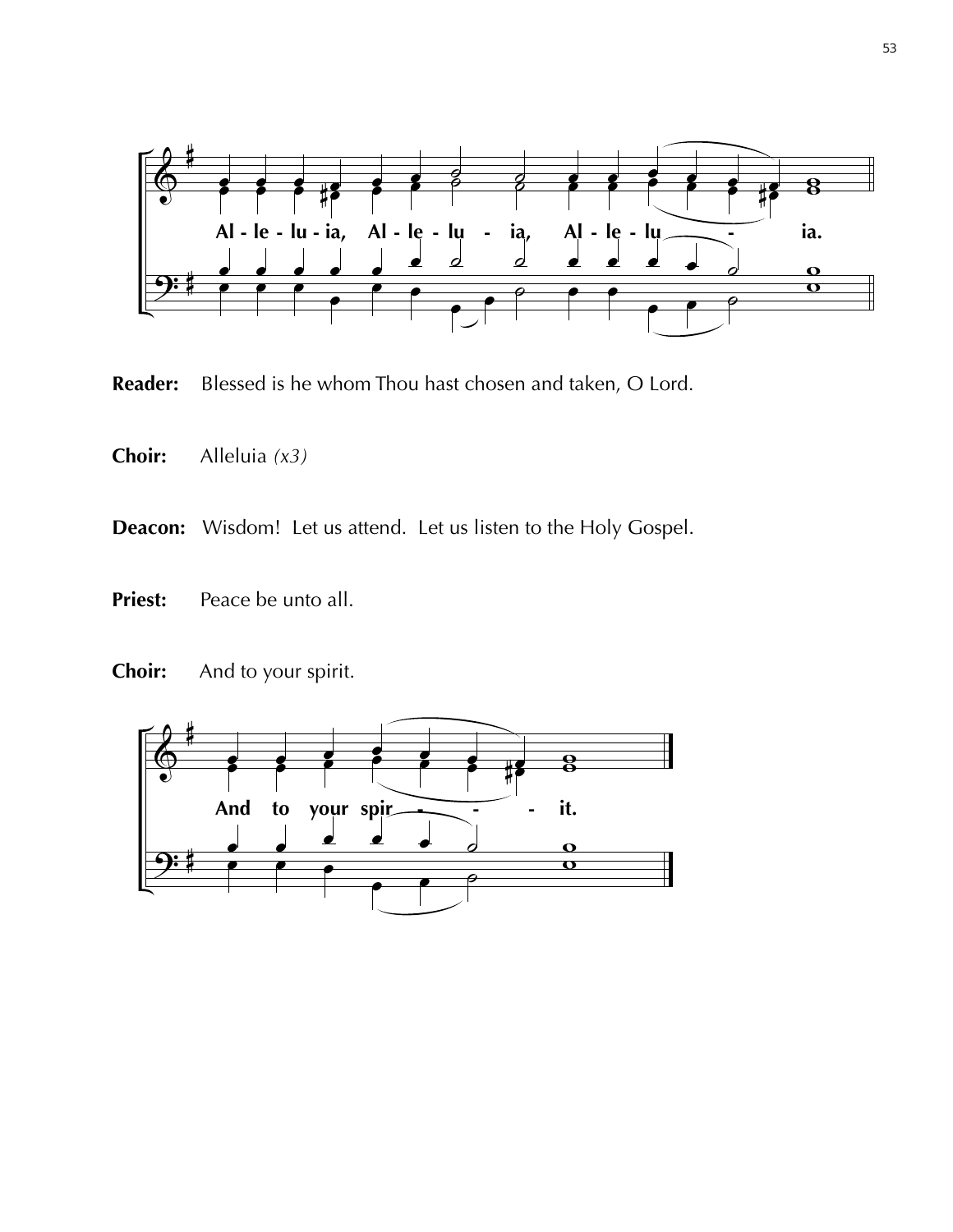### **GOSPEL III**

**Deacon:** The reading from the Holy Gospel according to St. John.



**Choir:** Glory to Thee, O Lord, glory to Thee.



**Priest:** *(John 6:35-40)* The Lord said to the Jews who came to Him, "I am the bread of life; he who comes to Me shall not hunger, and he who believes in Me shall never thirst. But I said to you that you have seen Me and yet do not believe. All that the Father gives Me will come to Me; and him who comes to Me I will cast out. For I have come down from heaven, not to do My own will, but the will of Him who sent Me; and this is the will of Him who sent Me, that I should lose nothing of all that He has given Me, but raise it up at the last day. For this is the will of My Father, that every one who sees the Son and believes in Him should have eternal life; and I will raise him up at the last day."

**Choir:** *Glory to Thee, O Lord, glory to Thee.*

### **PRAYER III**

**Deacon:** Let us pray to the Lord.

**Choir:** Lord, have mercy.

54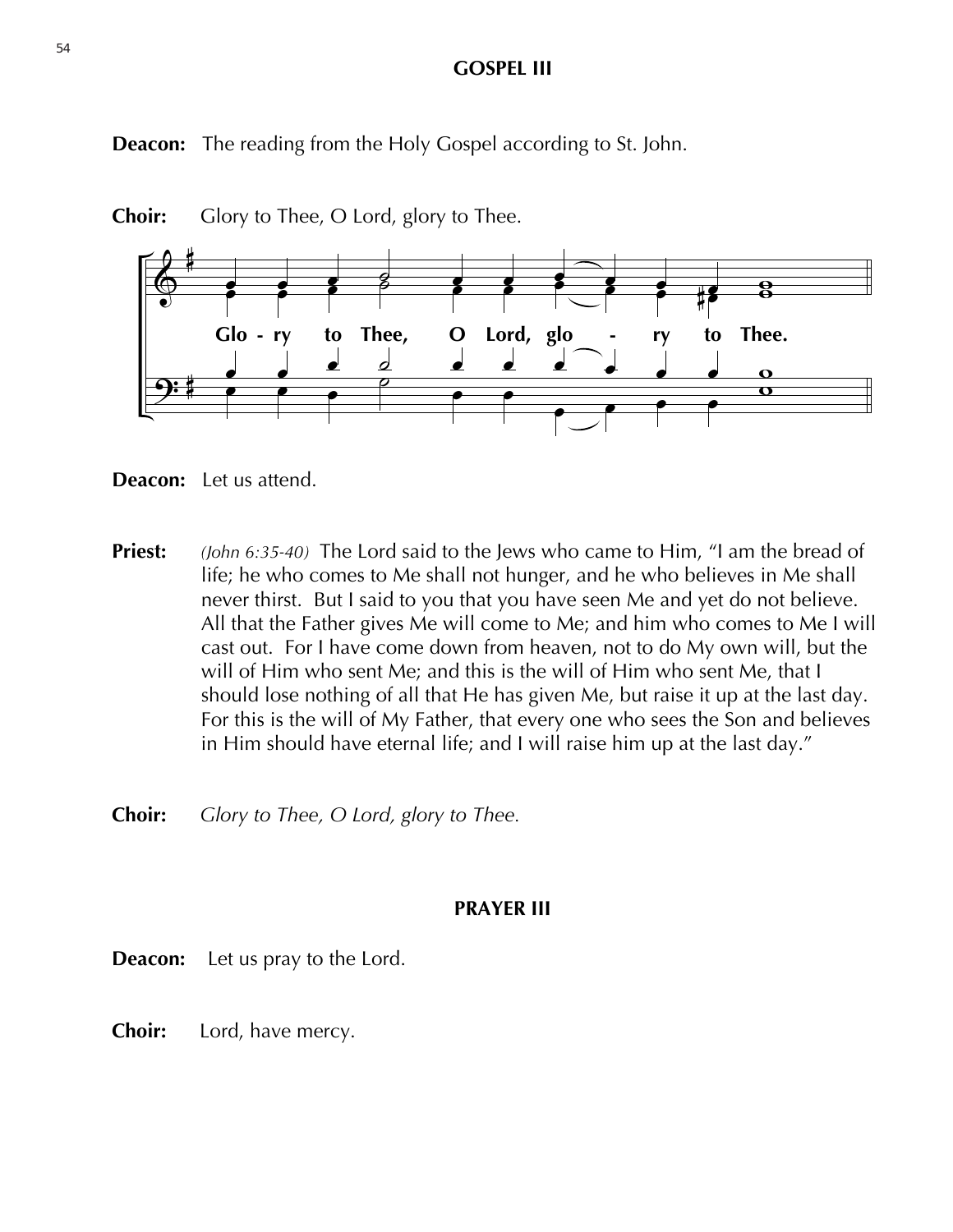

**Priest:** O Lord of Hosts, Who art the consolation of the afflicted, the comfort of those who mourn, and the support of all those who are fainthearted: Comfort, through Thy lovingkindness, those who are distressed with weeping for him who has fallen asleep, and heal every pain that weighs on their hearts. And give rest in Abraham's bosom unto Thy servant, (*n*), who has fallen asleep in the hope of resurrection unto life eternal. For Thou art the resurrection and the life and the repose of Thy servant, (*n*), O Christ our God, and unto Thee do we ascribe glory, with Thy Father Who is from everlasting, and Thine all-holy and good and life giving Spirit, now and ever, and unto ages of ages. Amen.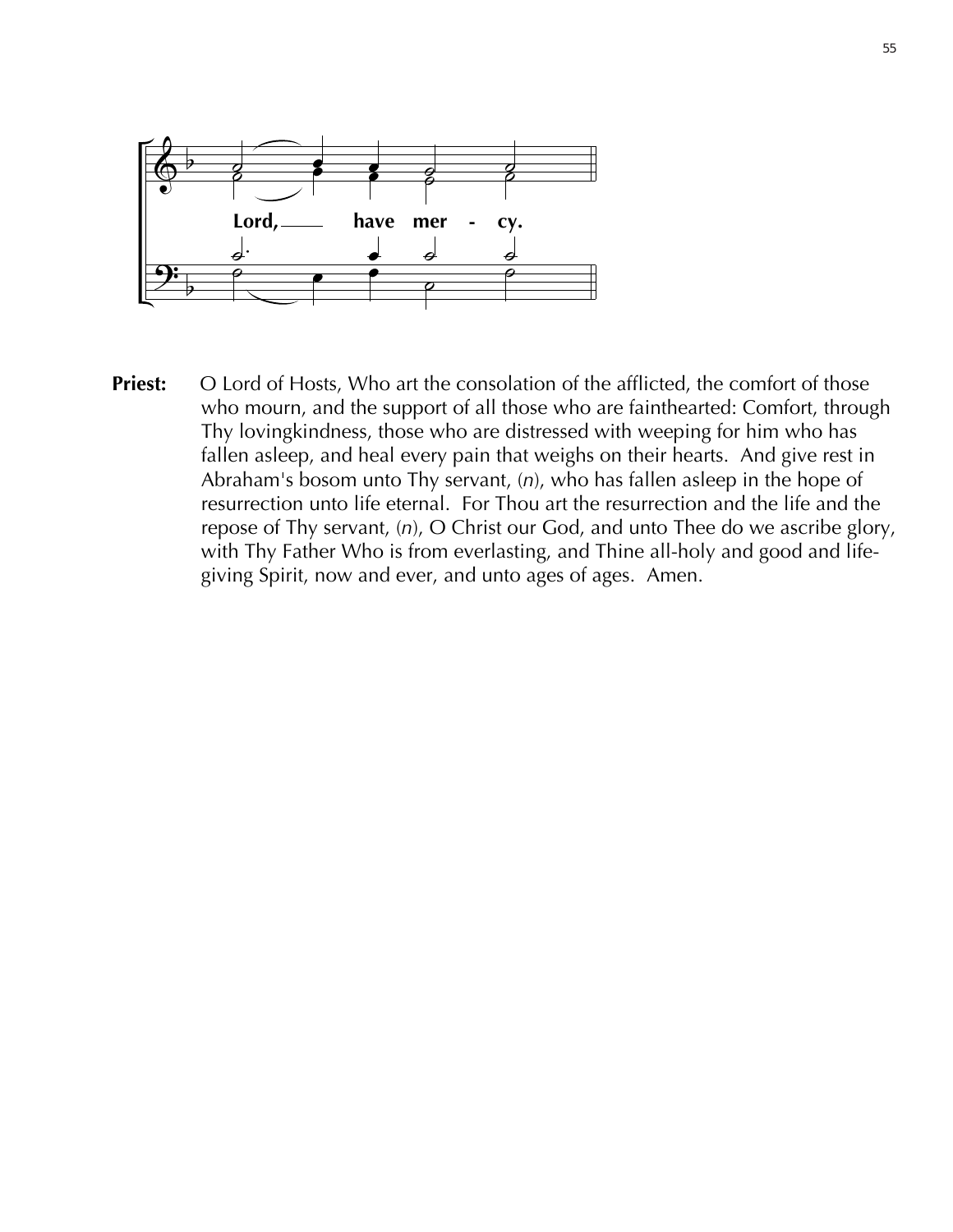# **Antiphon III**

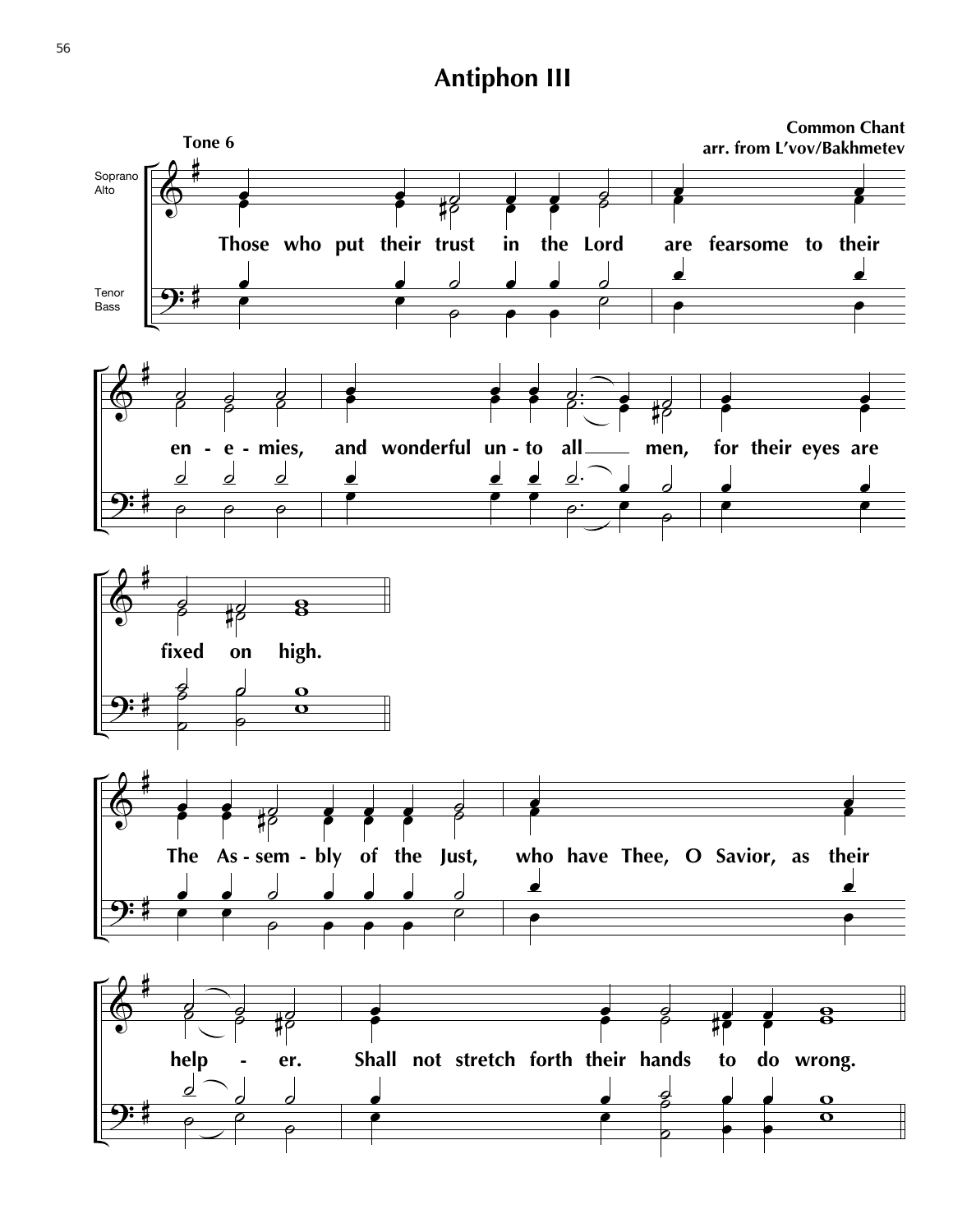![](_page_32_Figure_1.jpeg)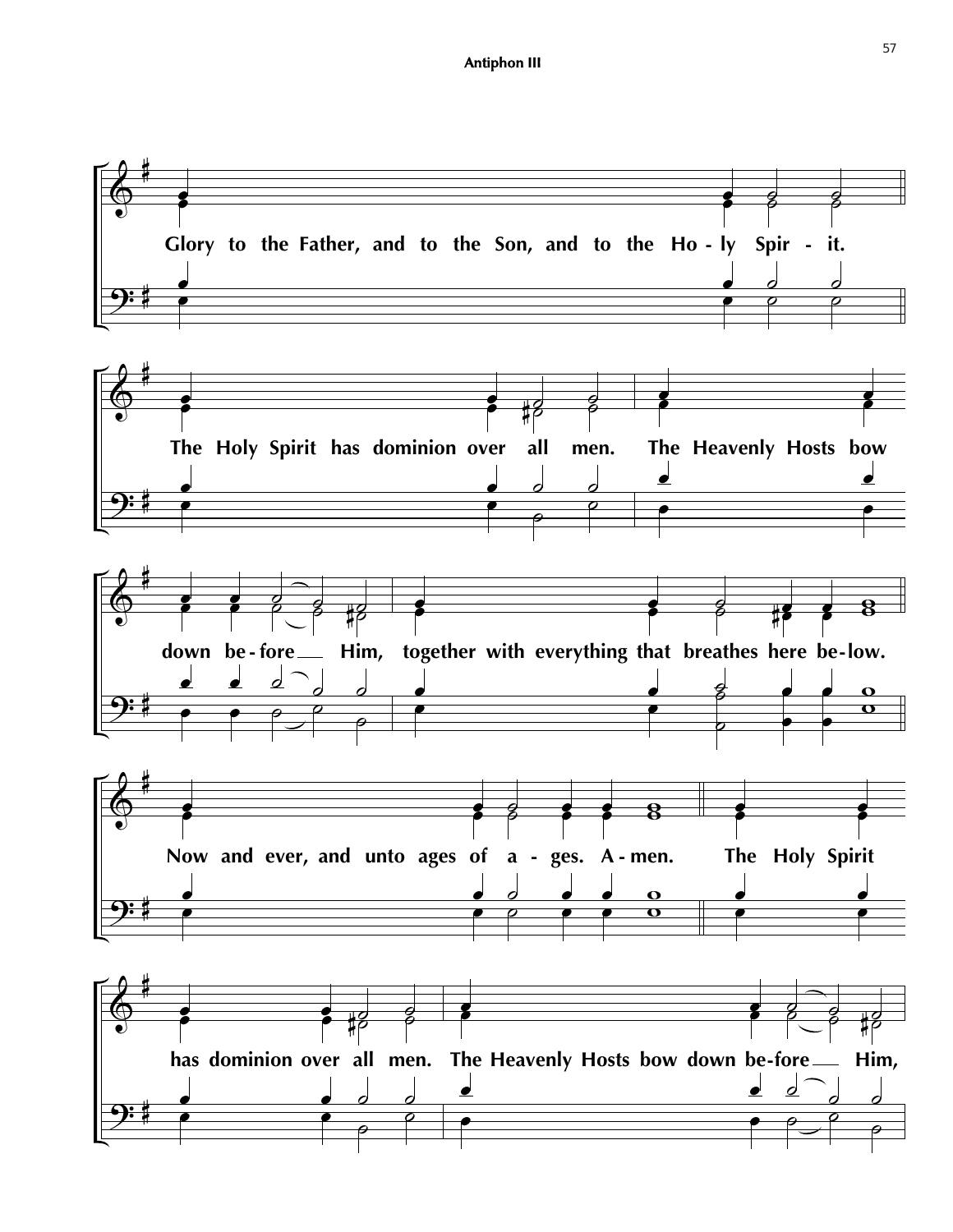![](_page_33_Figure_1.jpeg)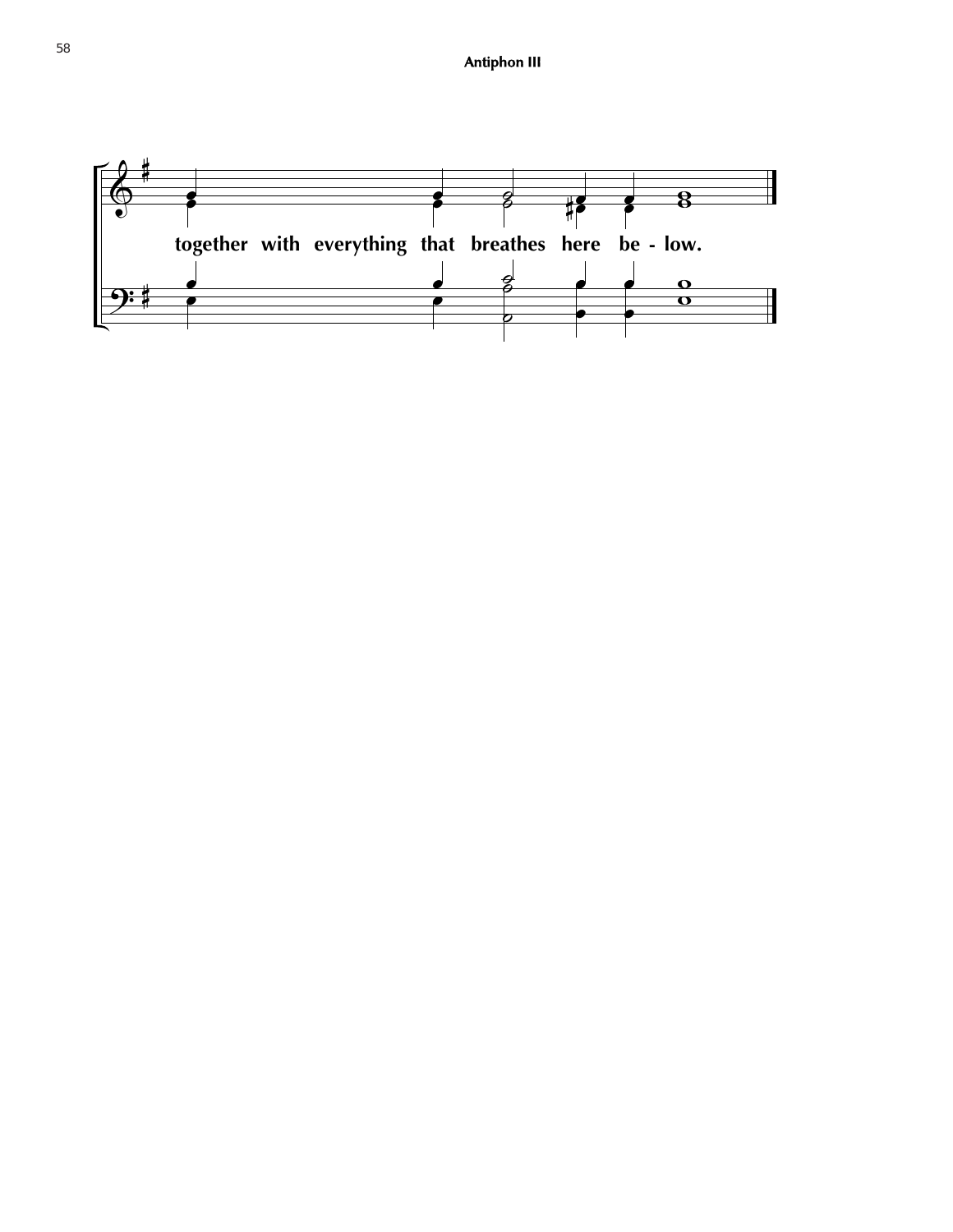# **Psalm 84**

**Reader:** How lovely is Thy dwelling place, O Lord of Hosts! My soul longs, yea, faints for the courts of the Lord; my heart and flesh sing for joy to the living God. *(vs.1-2)*

![](_page_34_Figure_2.jpeg)

**Choir:** *Alleluia (x3)*

- **Reader:** Even the sparrow finds a home, and the swallow a nest for herself, where she may lay her young, at Thy altars, O Lord of Hosts, my King and my God. *(v. 3)*
- **Choir:** *Alleluia (x3)*
- **Reader:** Blessed are those who dwell in Thy house, ever singing Thy praise! Blessed are the men whose strength is in Thee, in whose heart are the highways to Zion. *(vs. 4-5)*
- **Choir:** *Alleluia (x3)*
- **Reader:** As they go through the valley of Baca they make it a place of springs; the early rain also covers it with pools. They go from strength to strength; the God of gods will be seen in Zion. *(vs. 6-7)*
- **Choir:** *Alleluia (x3)*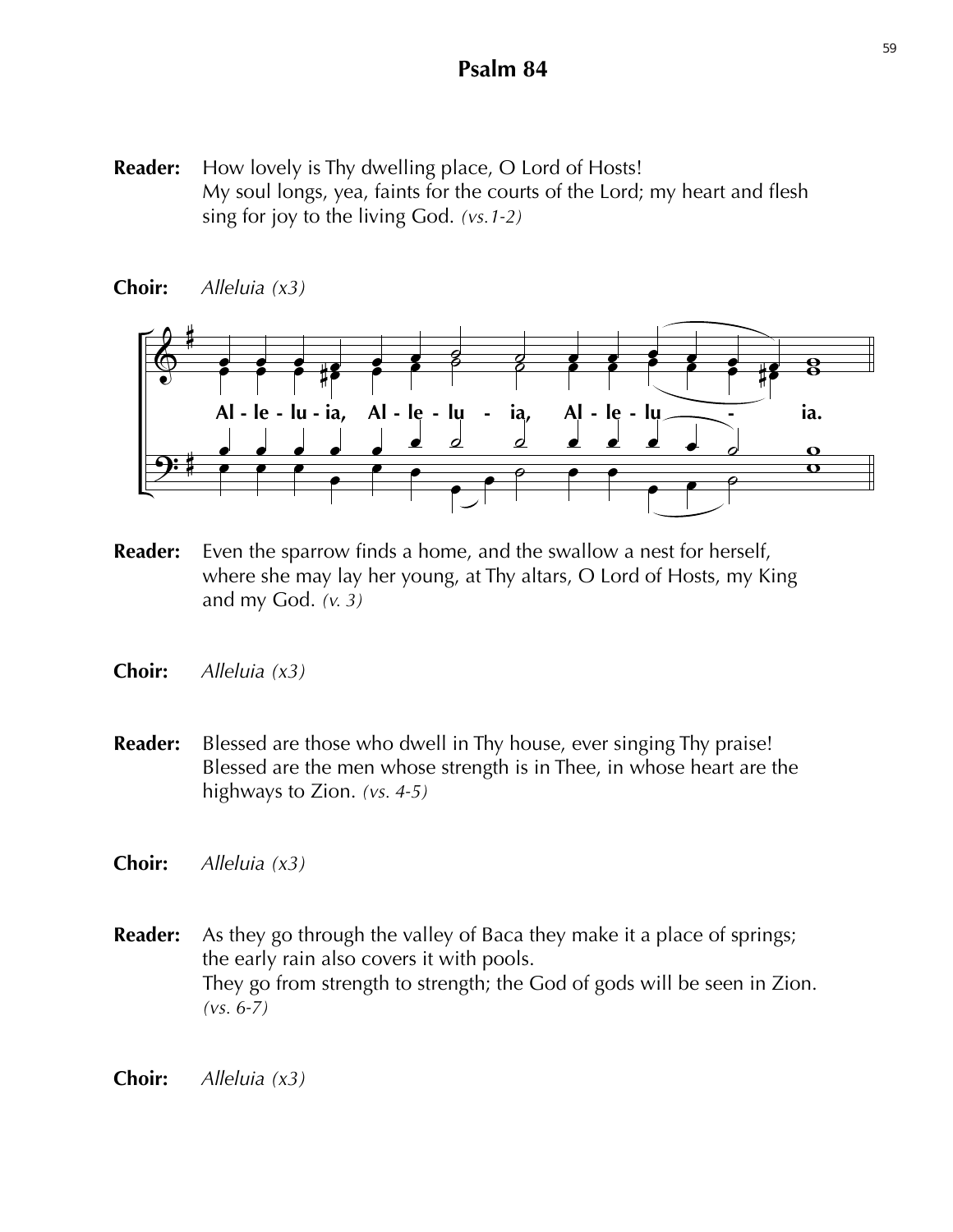![](_page_35_Figure_1.jpeg)

**Reader:** O Lord God of Hosts, hear my prayer; give ear, O God of Jacob! *(v.8)*

- **Choir:** *Alleluia (x3)*
- **Reader:** Behold our shield, O God; look upon the face of Thine anointed! For a day in Thy courts is better than a thousand elsewhere. I would rather be a doorkeeper in the house of my God than dwell in the tents of wickedness. *(vs. 9-10)*
- **Choir:** *Alleluia (x3)*
- **Reader:** For the Lord God is a sun and shield; He bestows favor and honor. No good thing does the Lord withhold from those who walk uprightly. *(v.11)*
- **Choir:** *Alleluia (x3)*
- **Reader:** O Lord of Hosts, blessed is the man who trusts in Thee! *(v.12)*
- **Choir:** *Alleluia (x3)*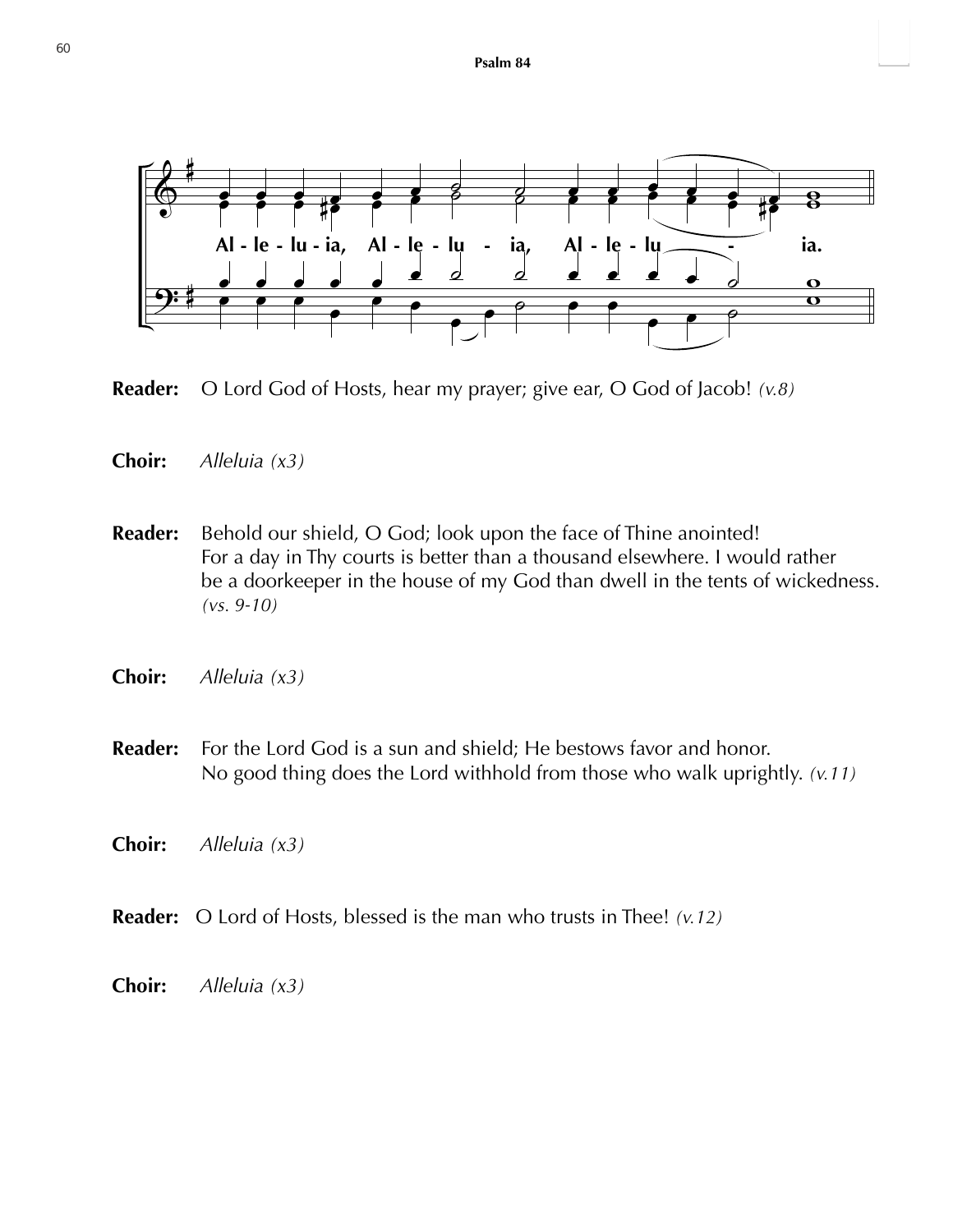**Troparia** *Preceding the fourth Gospel sequence*

![](_page_36_Figure_1.jpeg)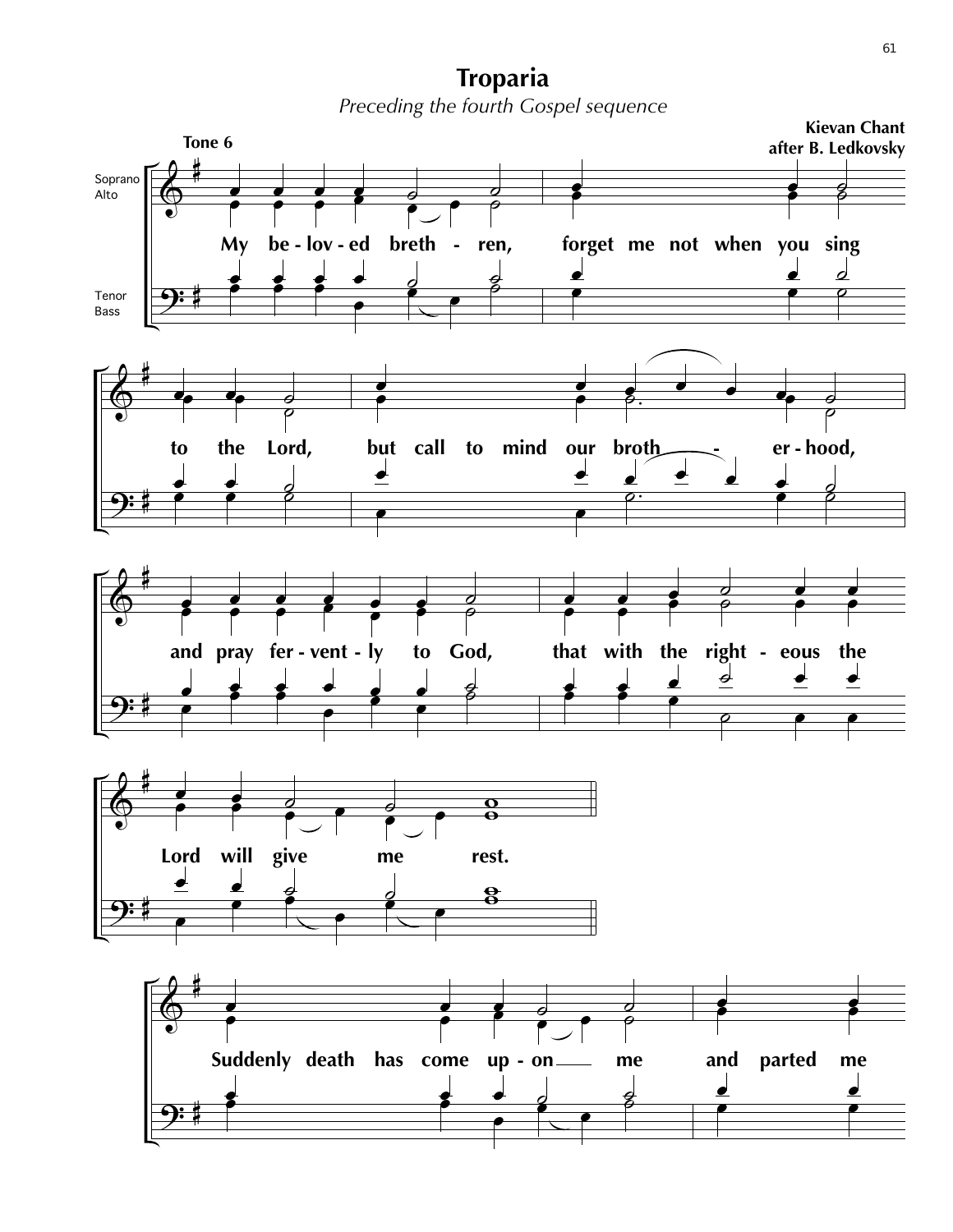![](_page_37_Figure_1.jpeg)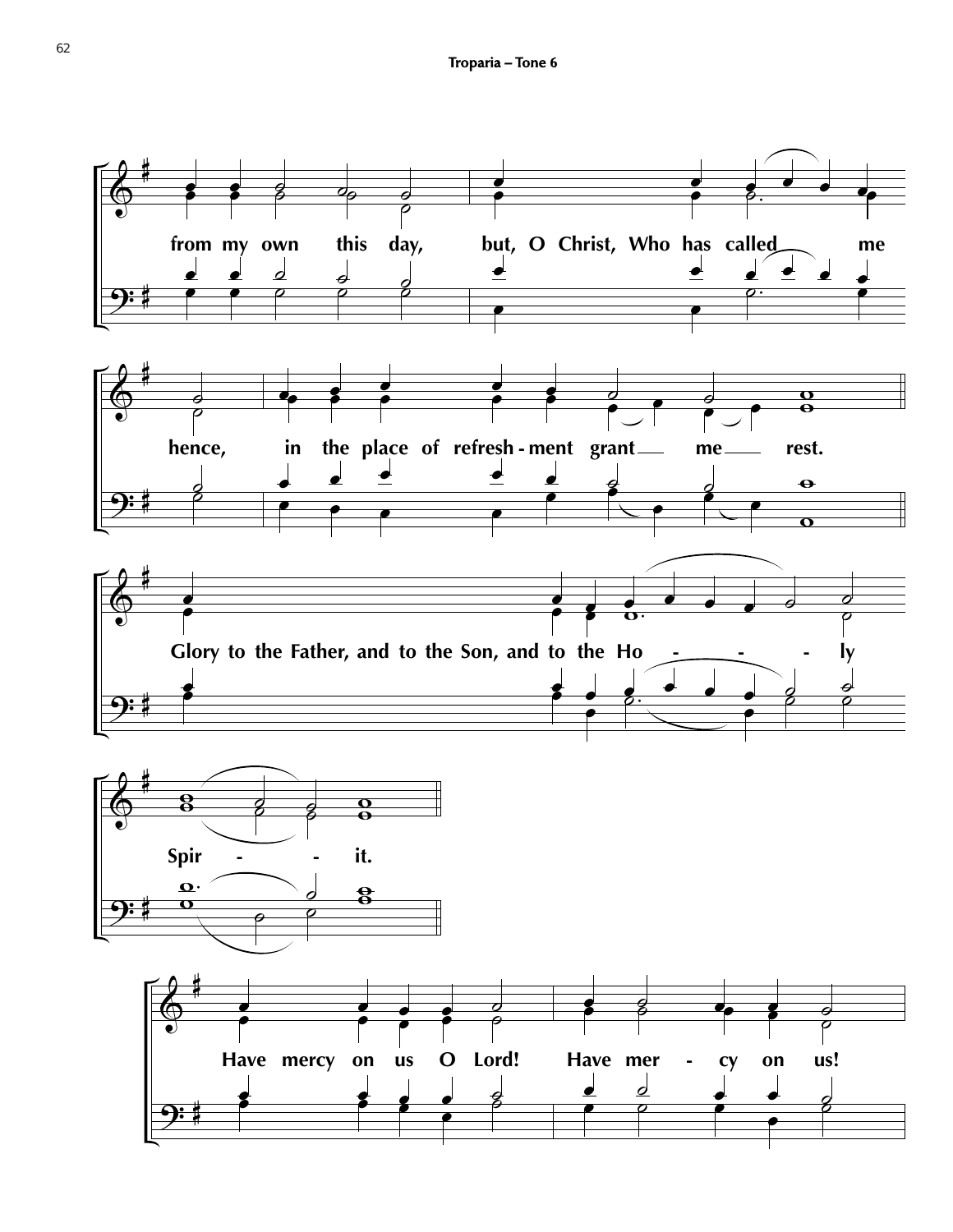![](_page_38_Figure_1.jpeg)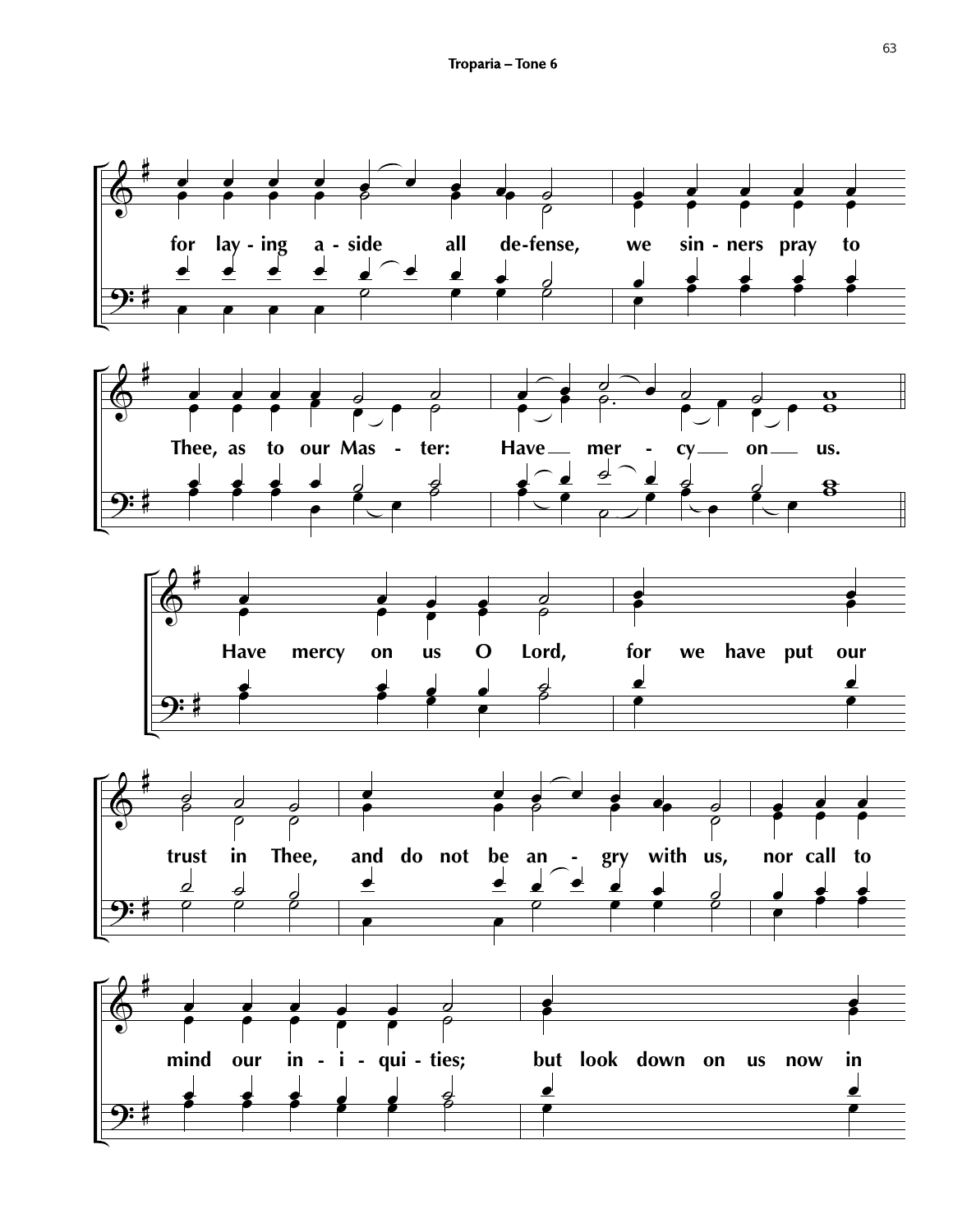![](_page_39_Figure_1.jpeg)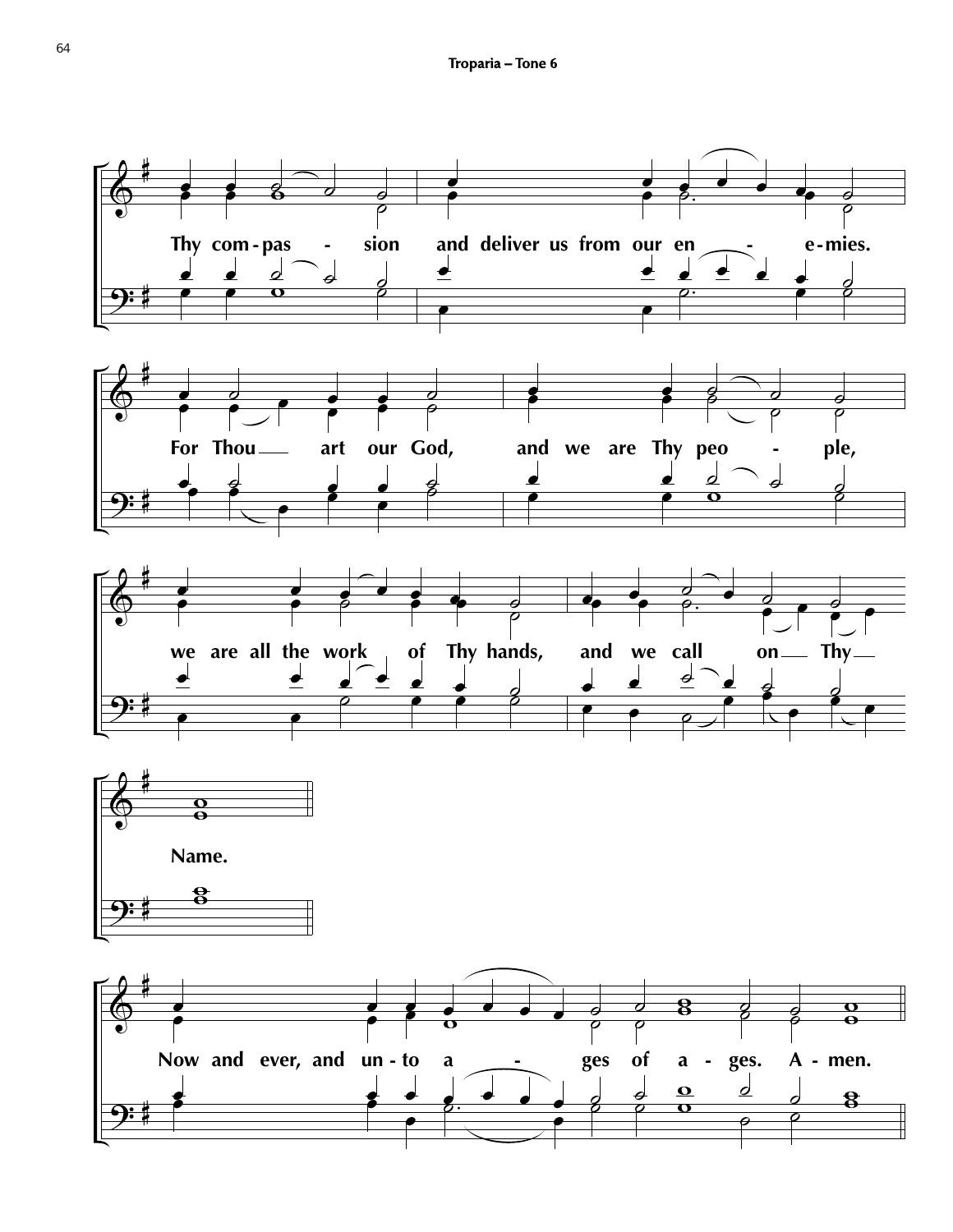![](_page_40_Figure_1.jpeg)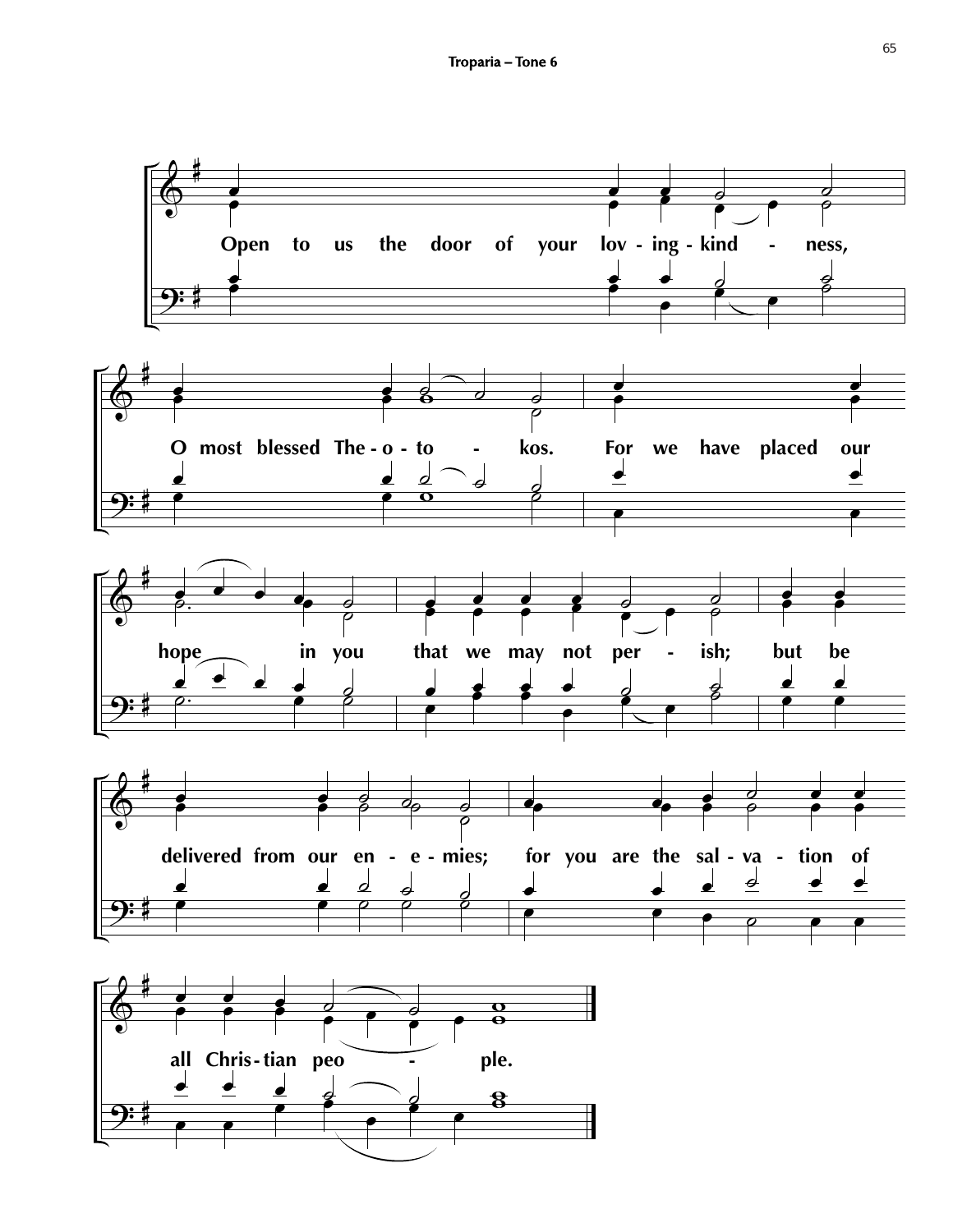**Deacon:** Let us attend!

- **Priest:** Peace be unto all.
- **Reader:** And to your spirit.
- **Deacon:** Wisdom.
- **Reader:** The Prokeimenon in the 6th tone:

His soul shall dwell with the blessed.

**Choir:** 

![](_page_41_Figure_8.jpeg)

**Reader:** Unto Thee, O Lord, will I cry: Despise me not, O Lord, my strength.

- **Choir:** *(repeat Prokeimenon)*
- **Reader:** His soul shall dwell
- **Choir:** *...with the blessed.*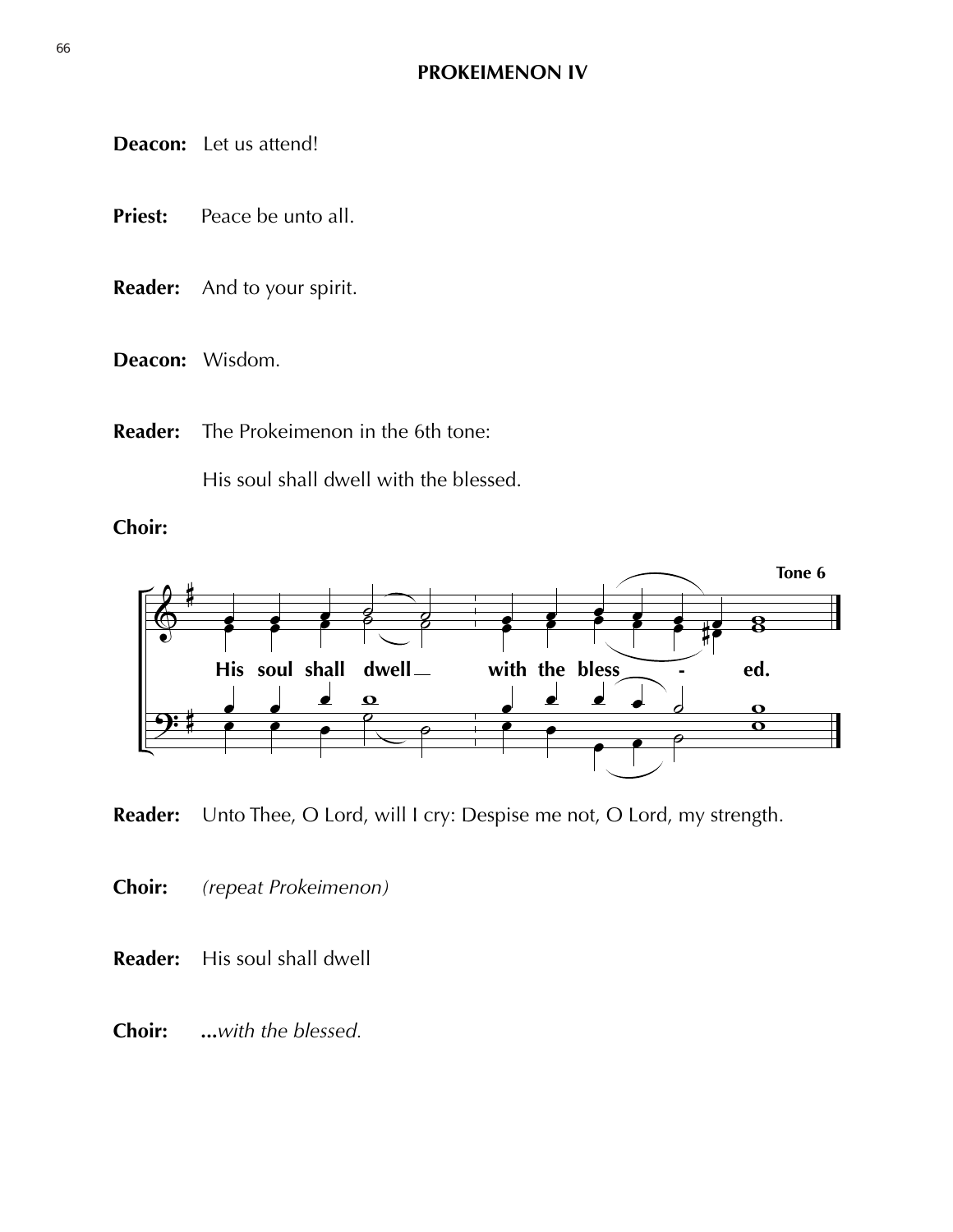**Deacon:** Wisdom.

### **EPISTLE IV**

*(I Cor. 15:20-29)*

**Reader:** The reading from the Epistle of the Holy Apostle Paul to the Corinthians.

- **Deacon:** Let us attend.
- **Reader:** Brethren: Christ has been raised from the dead, the first fruits of those who have fallen asleep. For as by a man came death, by a man has come also the resurrection of the dead. For as in Adam all die, so also in Christ shall all be made alive. But each in his own order: Christ the first fruits, then at His coming those who belong to Christ. Then comes the end, when He delivers the kingdom to God the Father after destroying every rule and every authority and power. For He must reign until He has put all His enemies under His feet. The last enemy to be destroyed is death. "For God has put all things in subjection under His feet." But when it says, "All things are put in subjection under Him," it is plain that He is excepted Who put all things under Him. When all things are subjected to Him, then the Son Himself will also be subjected to Him Who put all things under him, that God may be everything to every one.

**Priest:** Peace be unto you, reader.

**Reader:** And to your spirit. Alleluia, Alleluia, Alleluia.

![](_page_42_Figure_8.jpeg)

**Choir:** Alleluia *(x3)*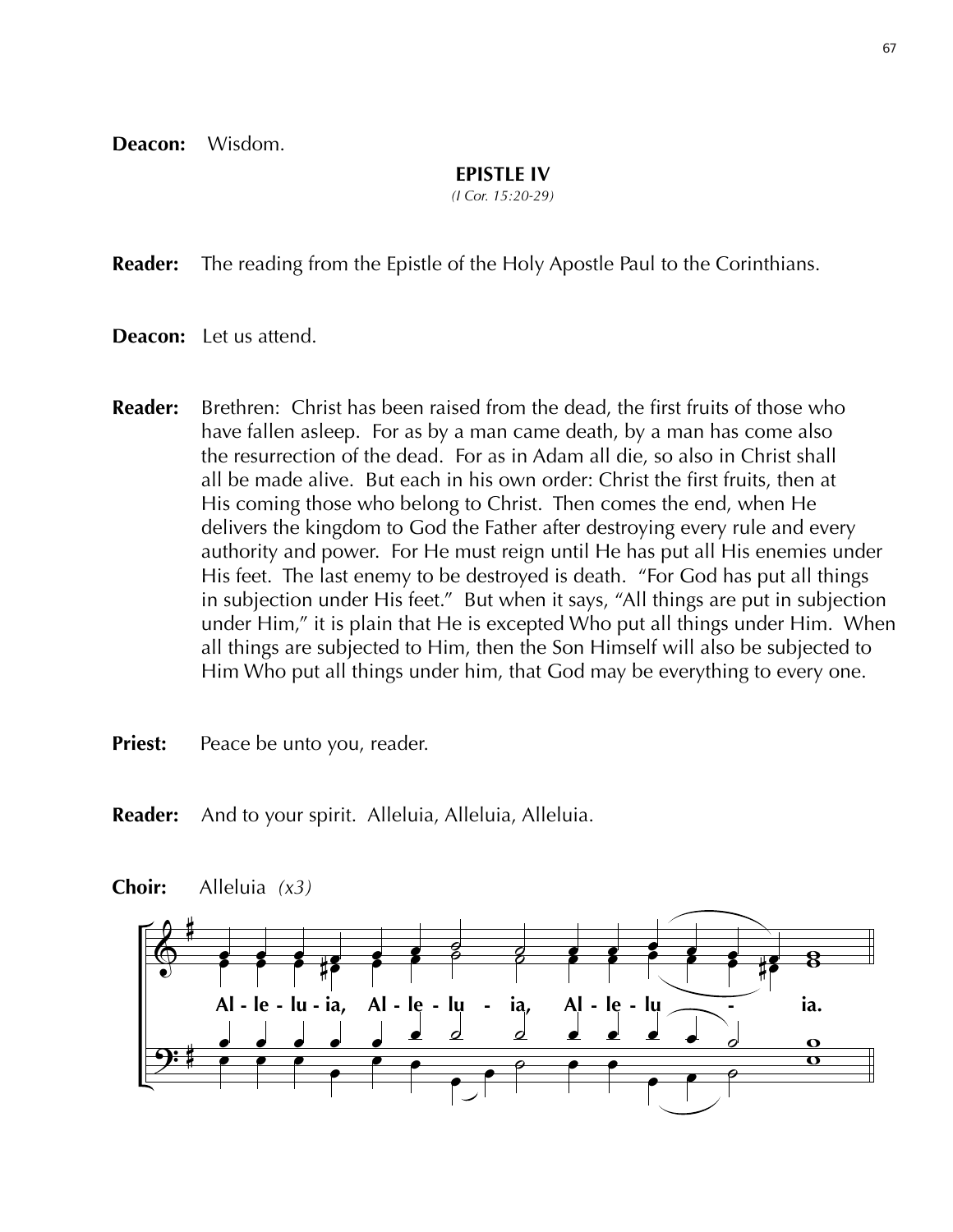**Reader:** Blessed is the man that fears the Lord.

- **Choir:** Alleluia *(x3)*
- **Reader:** His seed shall be mighty in the earth.
- **Choir:** Alleluia *(x3)*
- **Deacon:** Wisdom! Let us attend. Let us listen to the Holy Gospel.
- **Priest:** Peace be unto all.

![](_page_43_Figure_6.jpeg)

![](_page_43_Figure_7.jpeg)

![](_page_43_Figure_8.jpeg)

**Deacon:** The reading from the Holy Gospel according to St. John.

**Choir:** Glory to Thee, O Lord, glory to Thee,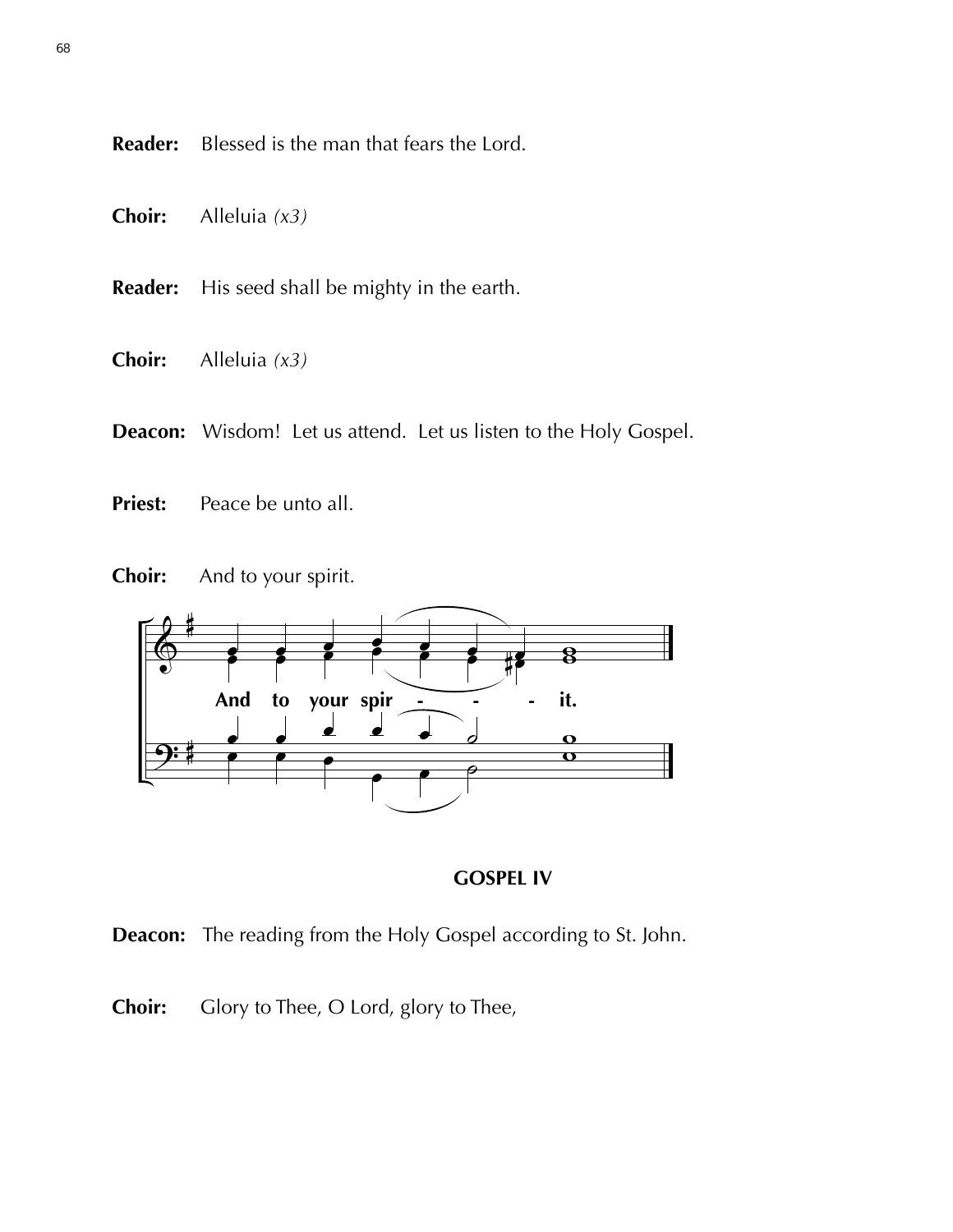![](_page_44_Figure_0.jpeg)

**Deacon:** Let us attend.

- **Priest:** *(John 6:40-44)* The Lord said to the Jews who came to Him, "This is the will of My Father, that every one who sees the Son and believes in Him should have eternal life; and I will raise him up at the last day." The Jews then murmured at Him, because He said, "I am the bread which came down from heaven." They said, "Is not this Jesus, the son of Joseph, whose father and mother we know? How does He now say, 'I have come down from heaven?'" Jesus answered them, "Do not murmur among yourselves. No one can come to Me unless the Father Who sent Me draws him; and I will raise him up at the last day."
- **Choir:** *Glory to Thee, O Lord, glory to Thee.*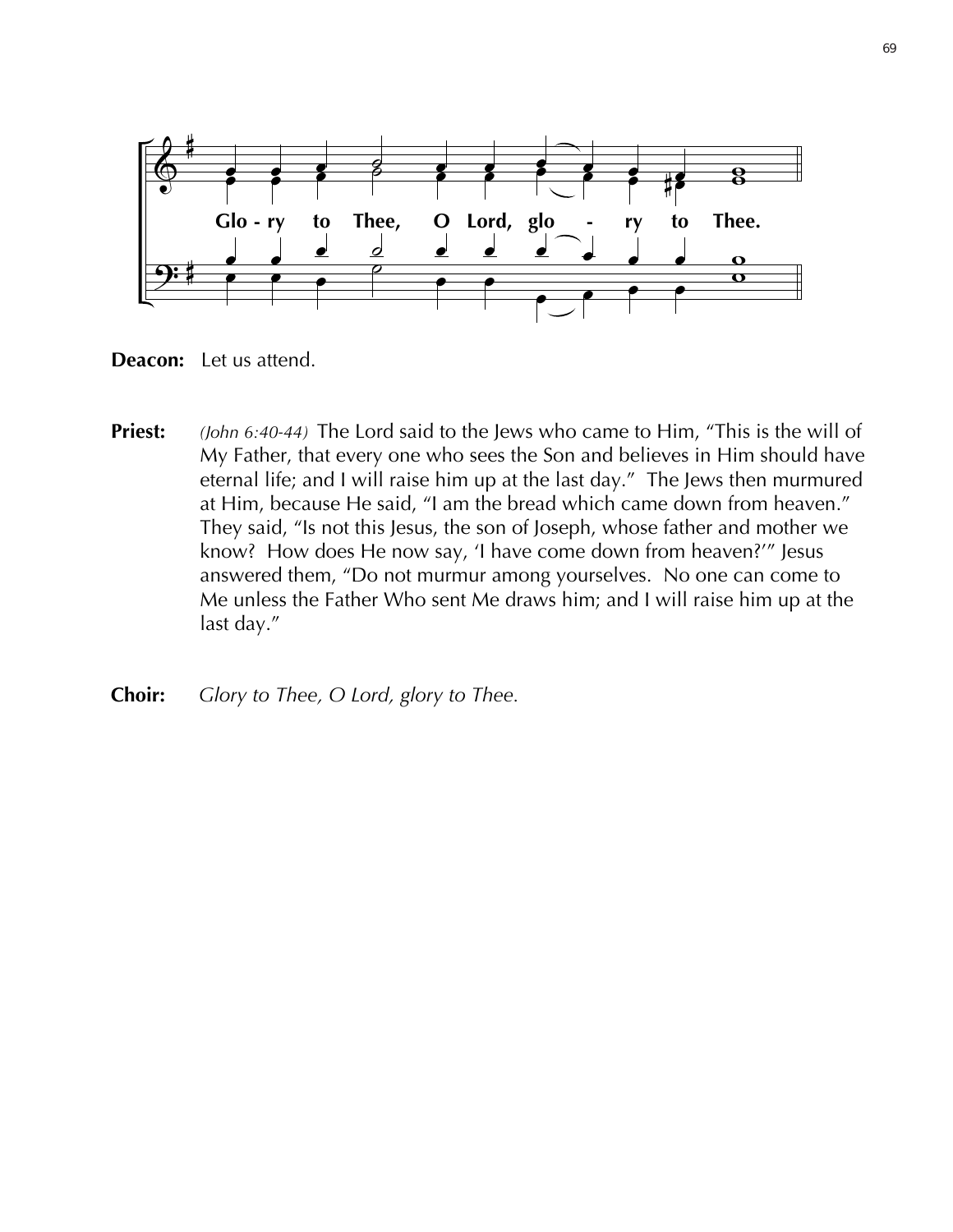# **The Beatitudes**

![](_page_45_Figure_1.jpeg)

*Copyright St. Vladimir's Orthodox Theological Seminary – Used with permission*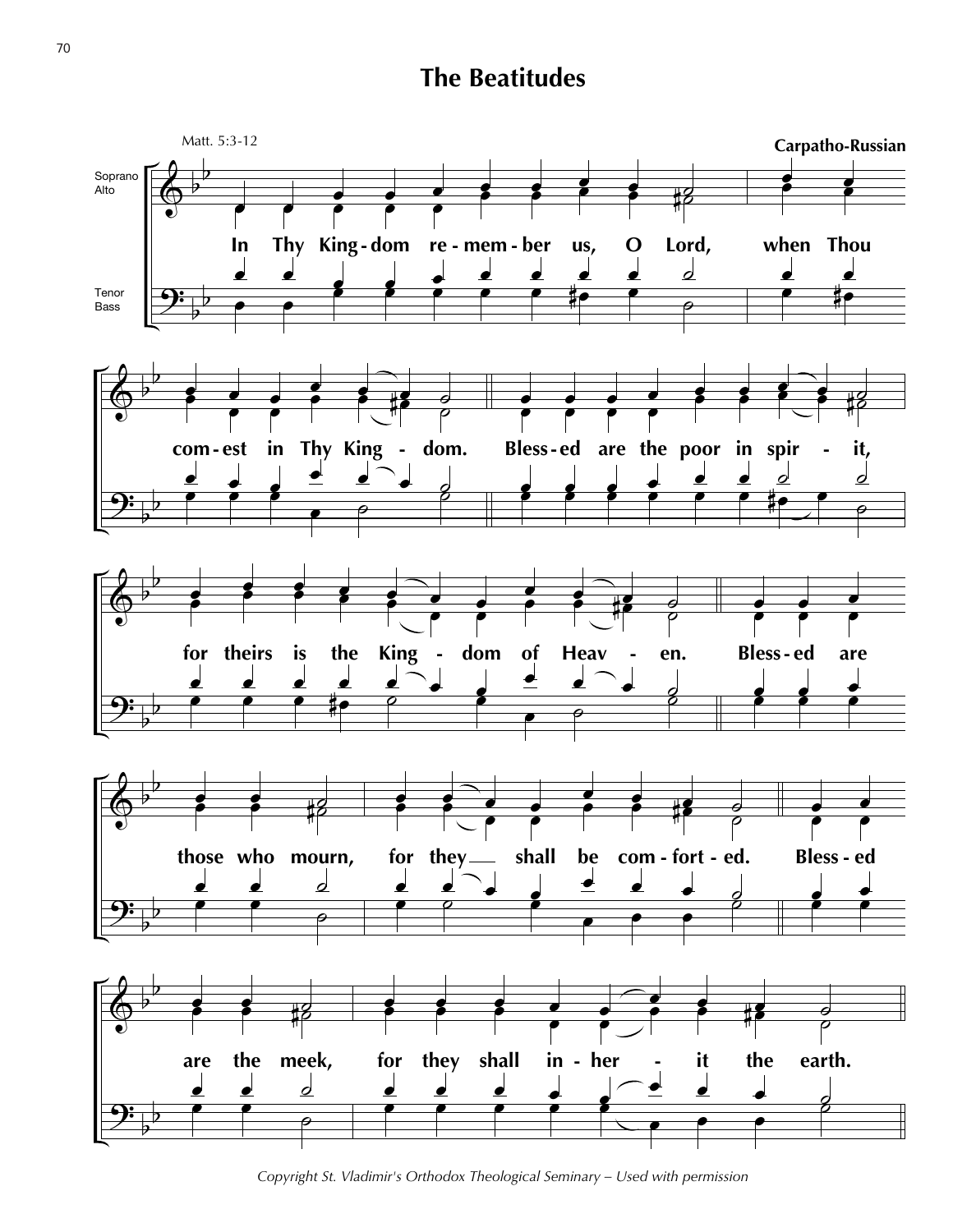![](_page_46_Figure_1.jpeg)

**Reader:** When Adam of old ate of the tree which was for food, he was driven out of Paradise. But when the thief, as he hung upon the cross, confessed Thee to be God, he was made a citizen of Paradise. And we, who have been saved by Thy Passion, O Master, imitating the thief, with faith cry out: "Remember us also, when Thou comest in Thy Kingdom."

![](_page_46_Figure_3.jpeg)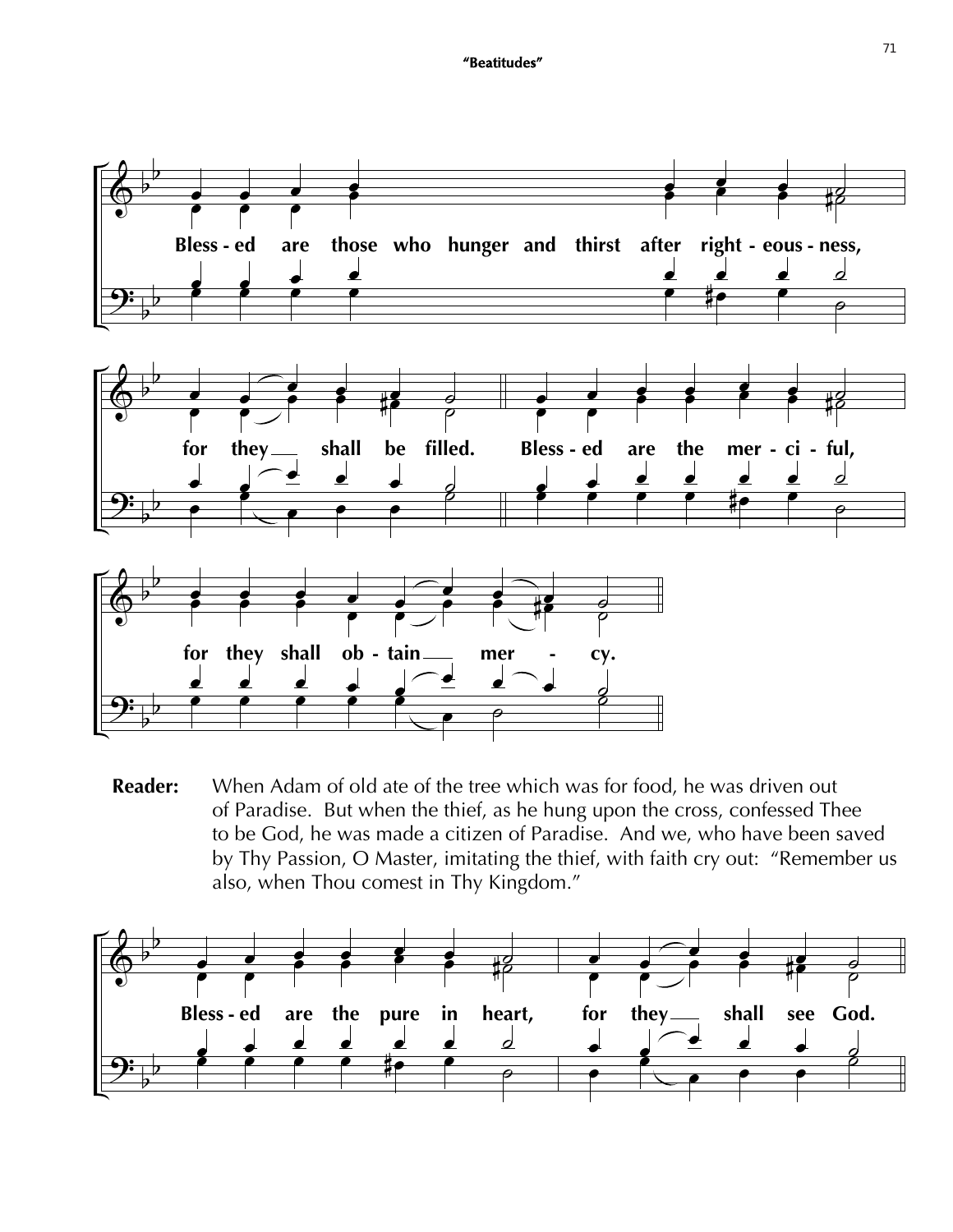**Reader:** Taking clay from the earth, He Who created me fashioned my body through His divine will; and after breathing into it a soul with His life-bearing breath, He laid upon it a holy command. Therefore hast Thou called me who am subject to the corruption of sin, O Thou Who lovest mankind, because of Thy boundless compassion. But grant rest with Thy saints, O God, unto him whom Thou hast called.

![](_page_47_Figure_2.jpeg)

**Reader:** When the soul is parted from the body, fearful is the mystery and terrible to all men: for the soul goes forth lamenting, and the body is committed to the earth, and hidden from sight. Therefore, since we too have learned our final end, let us entreat the Savior, crying aloud with tears: "Remember us also, O Lord, when Thou comest in Thy Kingdom."

![](_page_47_Figure_4.jpeg)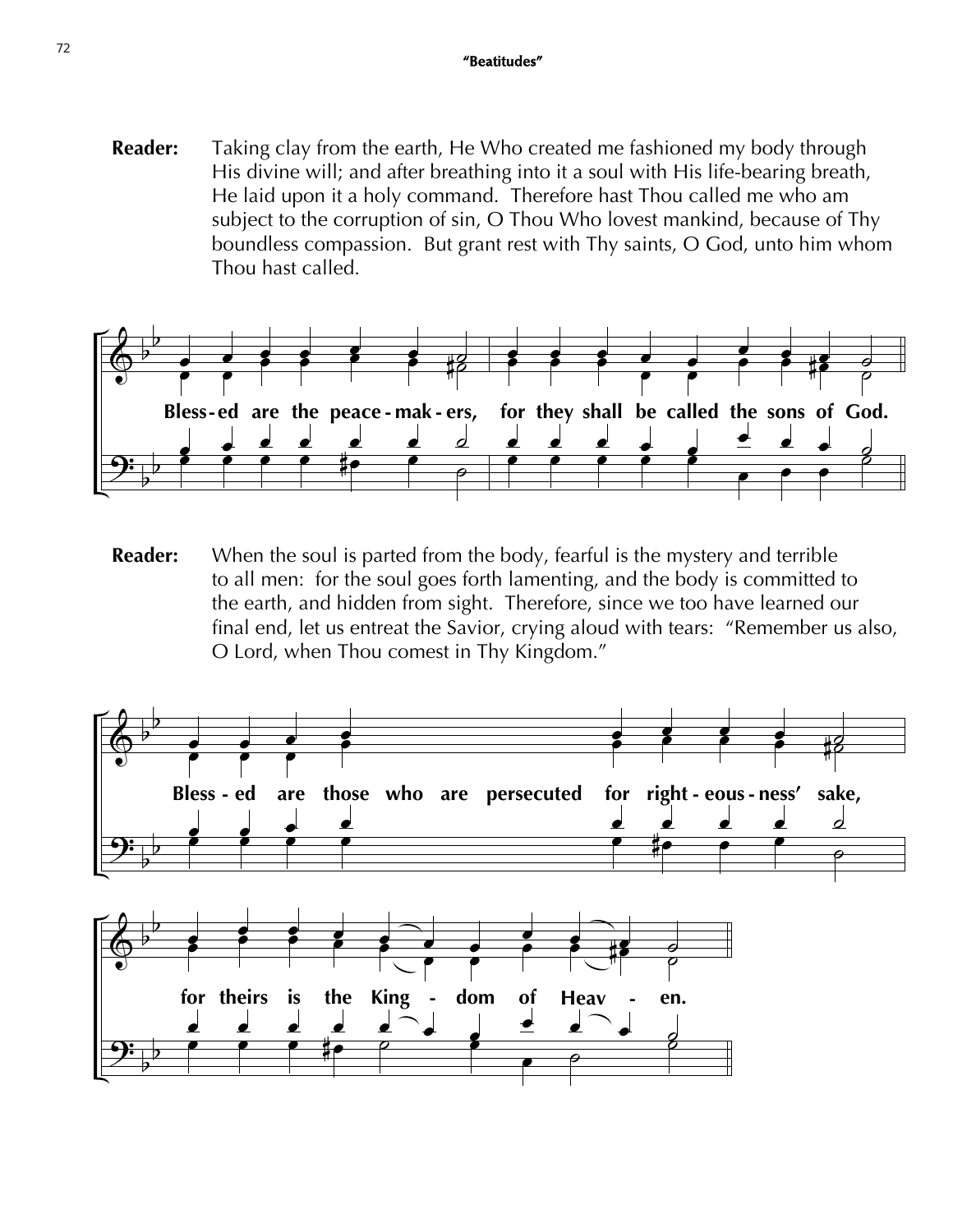# **"Beatitudes"** <sup>73</sup>

**Reader:** "Why do you mourn me so violently, O men? Why do you clamor so vainly?" He who is called hence proclaims to all. Death is a rest unto all men. There fore. let us listen to the voice of Job, when he says: "Death is rest unto man." But grant rest with Thy saints, O God, unto him whom Thou hast taken.

![](_page_48_Figure_2.jpeg)

**Reader:** Paul, the all-wise, clearly foretold translation hence, teaching all men that the dead shall rise again incorruptible, and we shall all be changed by divine command. Then shall the trumpet ring out with dreadful alarm, and they who in all the ages have gone unto their rest shall arise from their sleep. But grant rest with Thy saints, O God, unto him whom Thou hast taken.

![](_page_48_Figure_4.jpeg)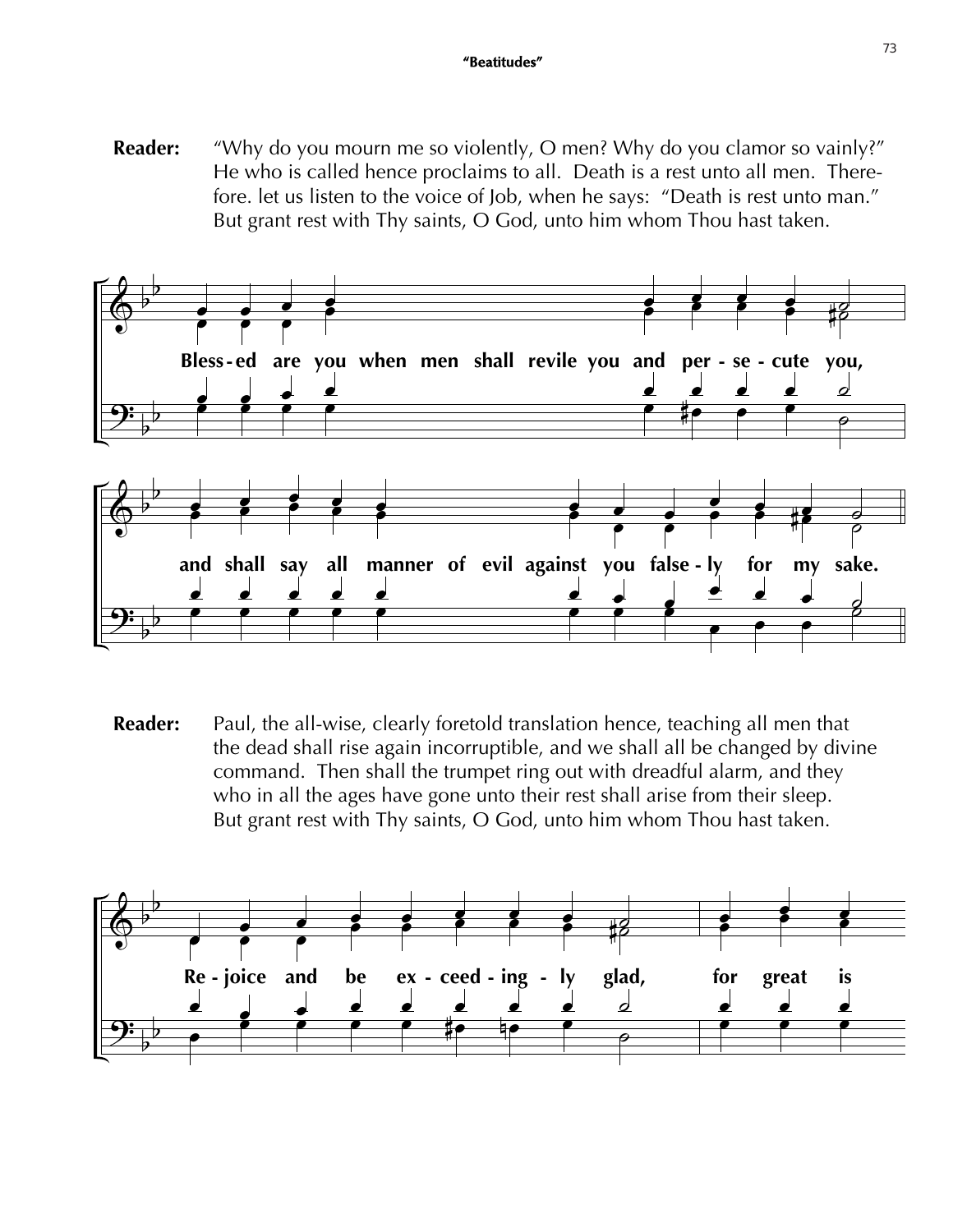![](_page_49_Figure_1.jpeg)

**Reader:** He who is gone hence and lies dead in the grave cries out to all in gracious reconciliation, "Come to me, ye born of earth, and behold the beauty of the body all turned to blackness." Wherefore, O Brethren, having learned from this our own end, let us appeal to the Savior, crying out in tears: "Grant rest with Thy saints, O God, unto him whom Thou hast taken."

![](_page_49_Figure_3.jpeg)

**Reader:** Without seed, O Lady, you supernaturally conceived in your womb the God Who was before all the ages, and bore Him in the flesh, both God and Man, without change of essence, and with essence still unmingled. Therefore we always acknowledge you as Theotokos, and unto the God Who was born of you we cry with faith: "Remember us also in Thy Kingdom."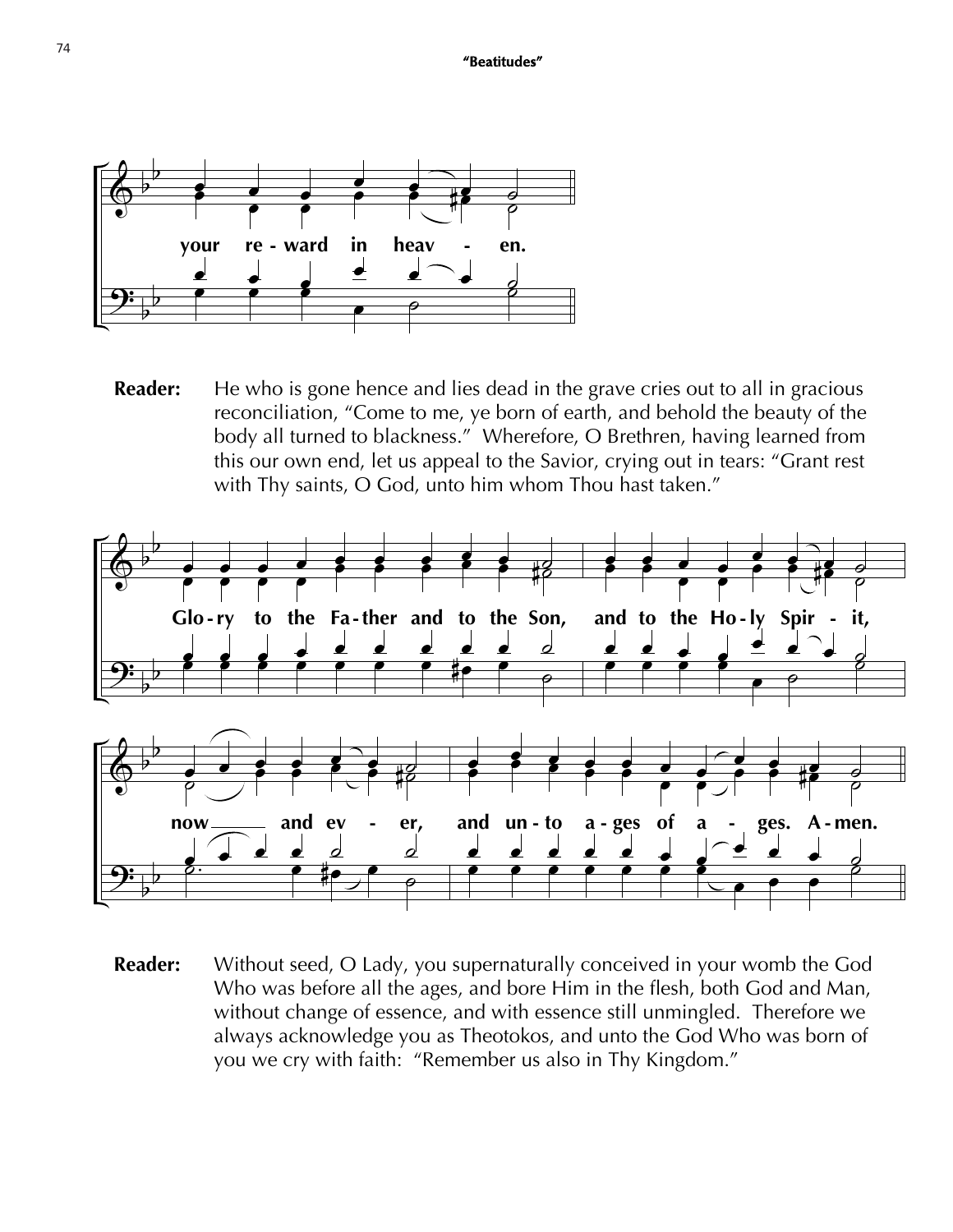### **PROKEIMENON V**

### **Deacon:** Wisdom.

**Reader:** The Prokeimenon in the 6th tone:

Blessed is he whom Thou hast chosen and taken, O Lord.

![](_page_50_Figure_4.jpeg)

**Reader:** His soul shall dwell with the blessed.

**Choir:** *(repeat Prokeimenon)*

**Reader:** Blessed is he whom Thou hast chosen

**Choir:** *...and taken, O Lord*

**Deacon:** Wisdom!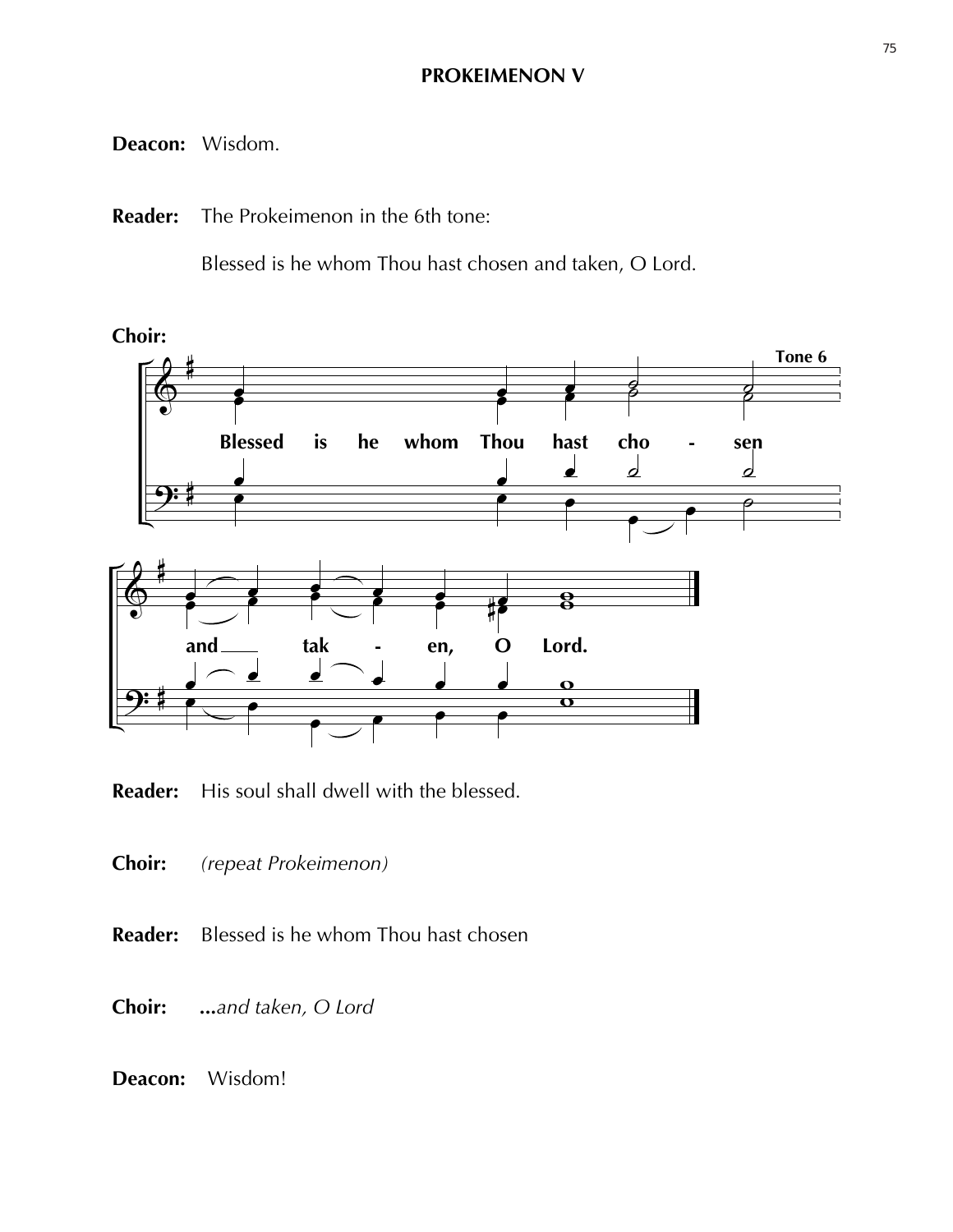*(Rom. 14:6-9)*

**Reader:** The reading from the Epistle of the Holy Apostle Paul to the Romans.

**Deacon:** Let us attend.

- **Reader:** Brethren: He who observes the day, observes it in honor of the Lord. He also who eats, eats in honor of the Lord, since he gives thanks to God; while he who abstains, abstains in honor of the Lord and gives thanks to God. None of us lives to himself, and none of us dies to himself. If we live, we live to the Lord, and if we die, we die to the Lord; so then, whether we live or whether we die, we are the Lord's. For to this end Christ died and lived again, that He might be Lord both of the dead and of the living.
- **Priest:** Peace be unto you, reader.

**Reader:** And to your spirit. Alleluia, Alleluia, Alleluia.

![](_page_51_Figure_7.jpeg)

### **Choir:**

![](_page_51_Figure_9.jpeg)

**Choir:** Alleluia (x3)

**Reader:** His soul shall dwell with the blessed.

**Choir:** Alleluia (x3)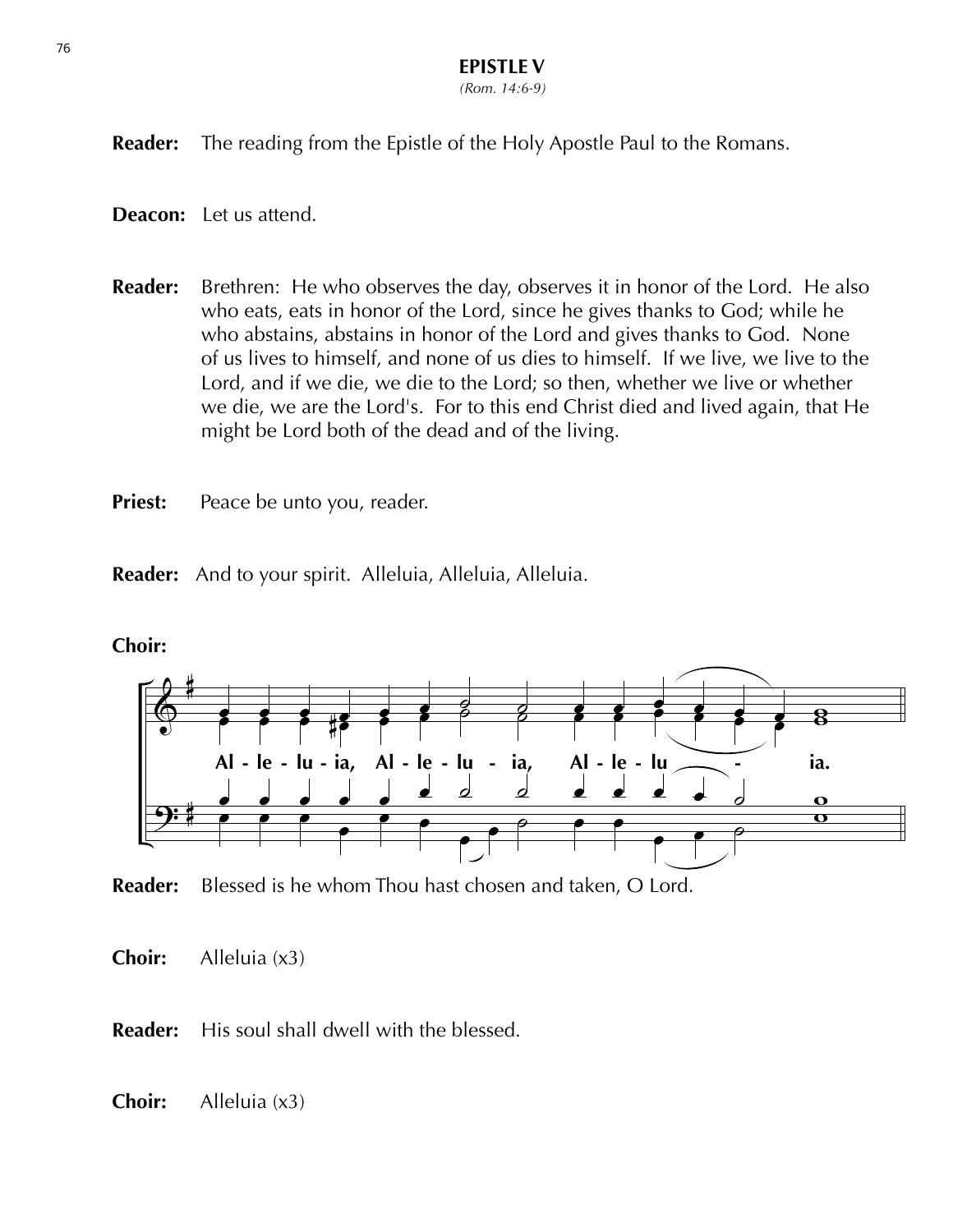**Deacon:** Wisdom! Let us attend. Let us listen to the Holy Gospel.

- **Priest:** Peace be unto all.
- **Choir:** And to your spirit.

![](_page_52_Figure_3.jpeg)

### **GOSPEL V**

**Deacon:** The reading from the Holy Gospel according to St. John.

![](_page_52_Figure_6.jpeg)

**Choir:** Glory to Thee, O Lord, glory to Thee.

- **Deacon:** Let us attend.
- **Priest:** *(John 6:48-54)* The Lord said to the Jews who came to Him, "I am the bread of life. Your fathers ate the manna in the wilderness, and they died. This is the bread which comes down from heaven, that a man may eat of it and not die. I am the living bread which came down from heaven; if any one eats of this bread, he will live forever; and the bread which I shall give for the life of the world is My flesh." The Jews then disputed among themselves,